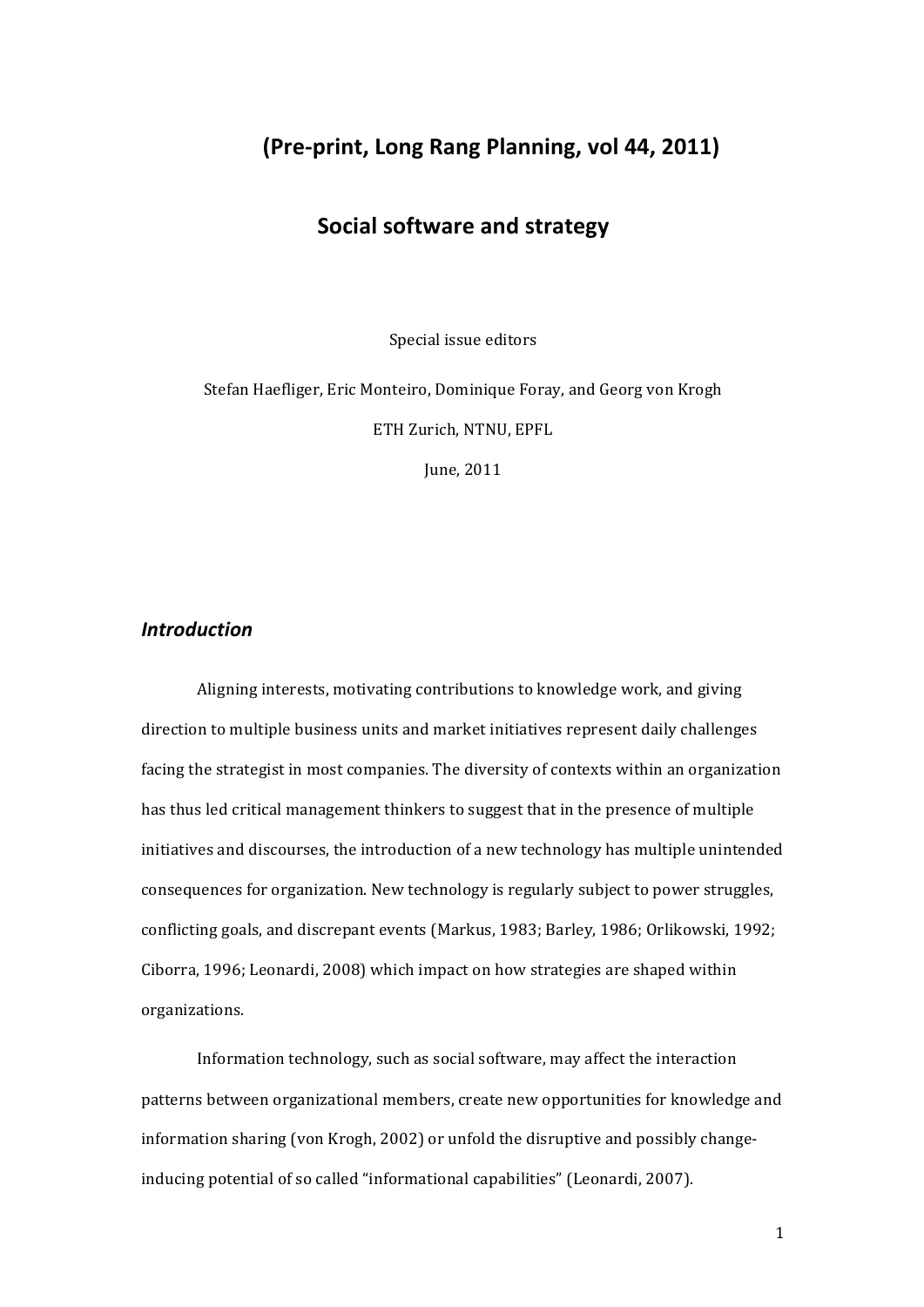Informational capabilities refer to an information technology's potential to alter the storage, transmission, and creation of information in an organization. Information and communication technology (ICT) differs in this respect from other technologies adopted by organizations. Despite the broad application of ICT and its potential implications for company performance (Powell and DentMicallef, 1997; Tippins and Sohi, 2003; Ho et al., 2011), strategy scholars seldom include the properties of ICT in their theorizing on strategic thinking, firm growth and its boundaries, or the strategies for creating ICT infrastructure (Leidner et al., 2010; Yoo et al., 2010).

The term "social software" grew out of the notion of groupware and computersupported collaborative work (CSCW) and had been attributed to Clay Shirky denoting software that supports group interaction (Allen, 2004; Shirky, 2005). Designed to facilitate individual creativity combined with community building, groupware and social software has led, in its 1.0 incarnation, to novel and significant insights in academic fields ranging from technological innovation, organization behavior, management and organization theory, to strategy (Sproull and Kiesler, 1986; Sawhney and Prandelli, 2000; Lee and Cole, 2003; von Krogh and von Hippel, 2006). Today, social software, frequently annotated with web or enterprise 2.0, also receives a lot of interest from managers due to commercial use, increased network functionality, massive mobilization of users in some cases, and growing infrastructure capabilities such as multi-media streaming online<sup>1</sup>. The more than enthusiastic reception of LinkedIn by investors during their initial public offering in May 2011 suggests that the commercial promise of a business model involving large numbers of users connected through social software inspires investors: secondary market valuations of companies such as Facebook, Groupon, or Twitter are interpreted along similar lines or else discounted as signs of market participants' exuberance.

<sup>&</sup>lt;sup>1</sup> For the original definition of Web 2.0 see O'Reilly, 2005. Wirtz, Schilke and Ullrich (2010: 276) characterize Web 2.0 with four factors: social networking, interaction orientation, personalization/customization, and user-added value.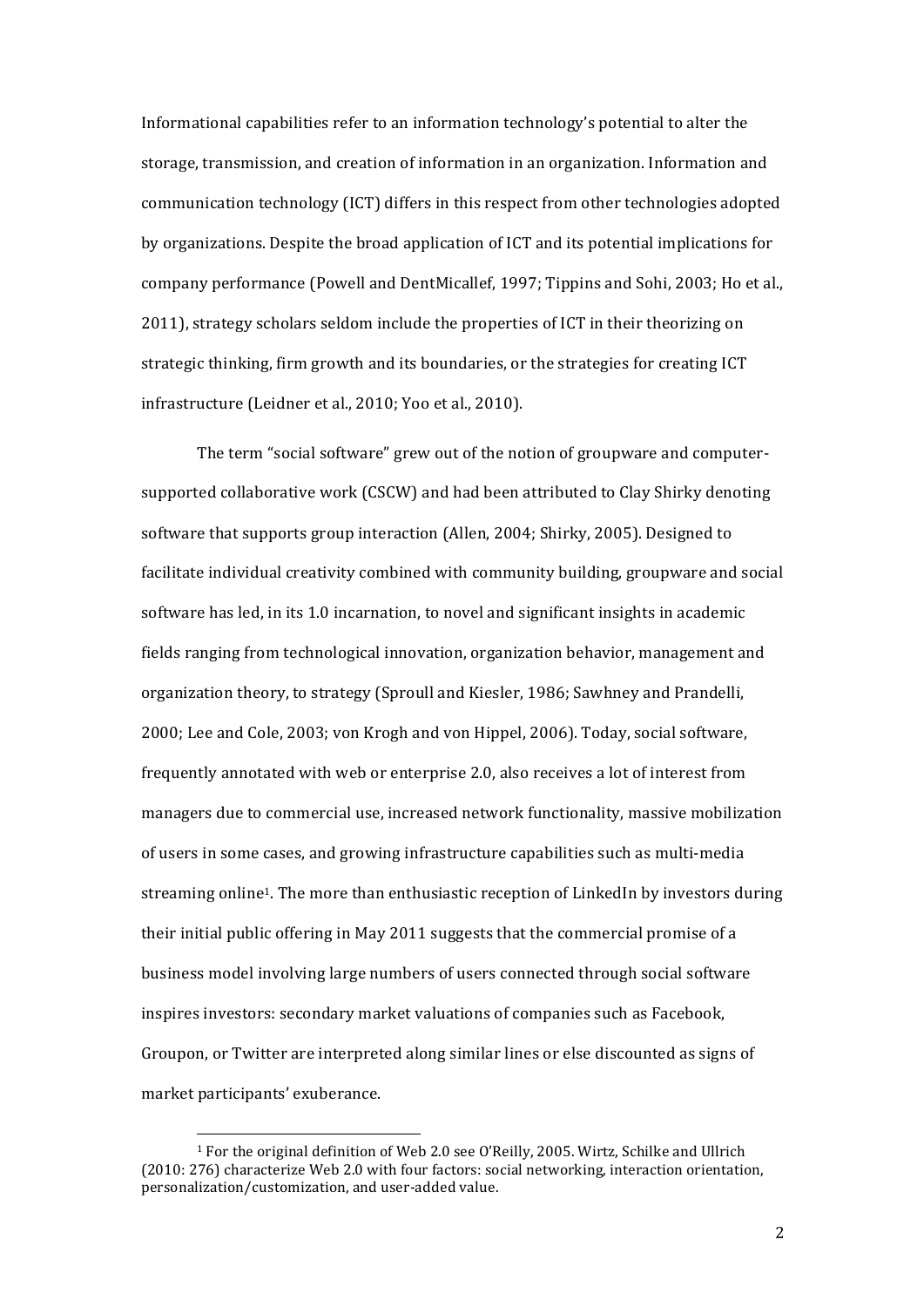Social software affects the interaction between employees within and individuals outside the firm, such as members of user communities or customers. In many industries, users of technology, frequently organized in communities, are known to innovate independent of manufacturers (von Hippel, 1988; 2007), and consumers have successfully contributed to innovation and product development organized by firms (Füller et al., 2010; Franke et al., 2010). A perspective that privileges firm-internal matters, as the strategy field has often tended to adopt (Minzberg, 1978), risks overlooking the increasingly powerful and important position that individuals outside the firm hold, particularly when organized in communities (Fredberg, 2010; Dahlander and Wallin, 2006). Here, users and customers set up the governance structures for their communities independent of firms (Markus, 2007; O'Mahony and Ferraro, 2007), often voice criticism towards firms and their products (Kaplan and Haenlein, 2010; Kozinets and Handelman, 2004; Muniz and O'Guinn, 2001), or develop rival products in existing markets (Casadesus-Masanell and Ghemawhat, 2006; Young and Rohm, 1999). Hence, in terms of strategic analysis, users and consumers can be "suppliers," "competitors," or "providers of substitutes," as shown in the examples of widely used Open Source software programs like Apache servers or the GNU Linux operating system.

Social software enables the activities of people inside and outside companies to actively shape strategies. The papers in this special issue offer novel, strategic insights on this subject. Social software thus holds an intriguing potential. As consistently demonstrated over the last couple of decades, the actual realization of this potential is anything but straightforward. The special issue unites authors who gained deep insights into the workings of user communities, their technologies, and the potential that collaborations between firms and communities harbor for strategy in terms of value creation and -appropriation. This introduction article contributes to an overall positioning of the papers drawing on the literatures from fields such as strategy, information and communication technology (ICT), technology studies, and innovation.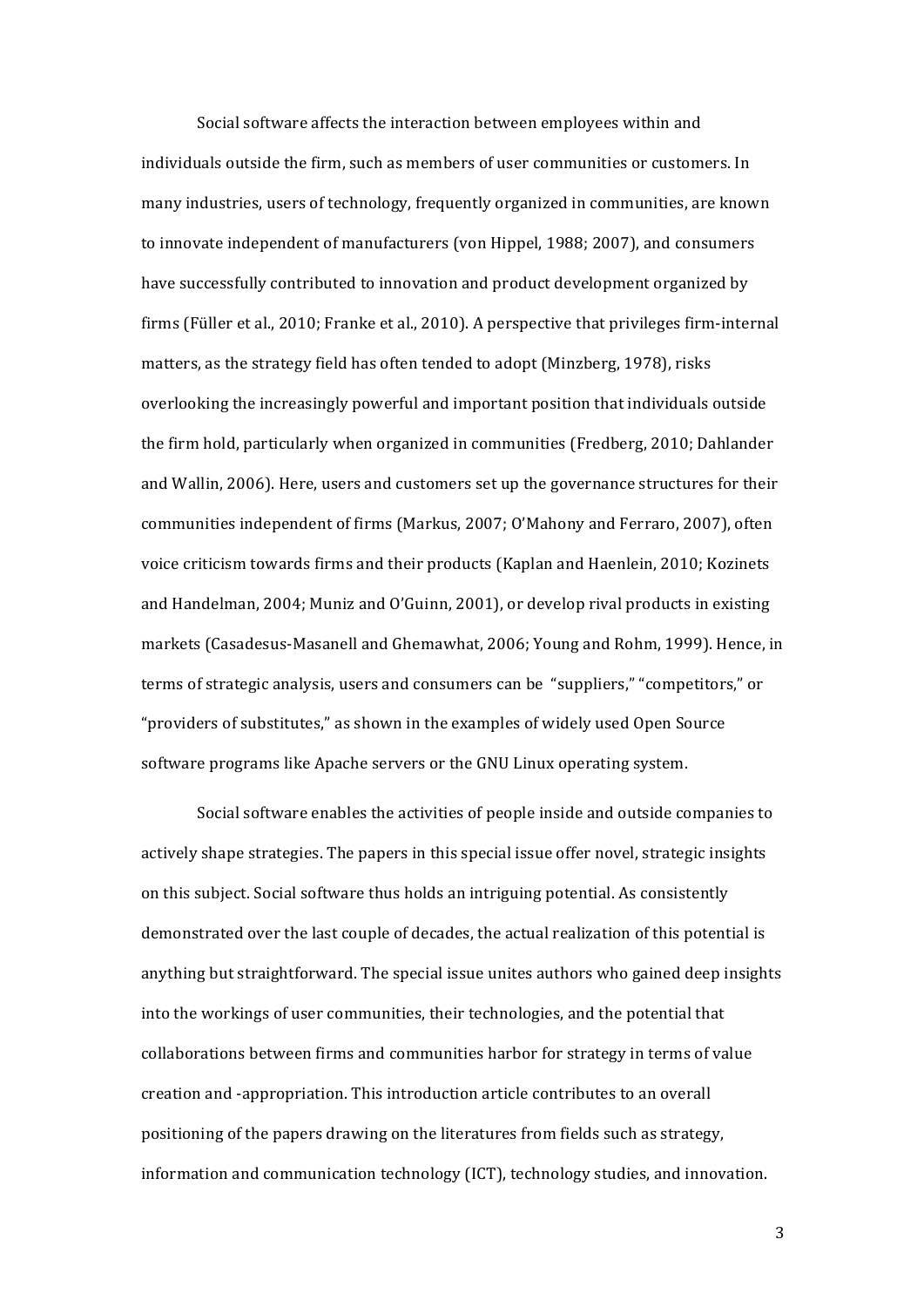In so doing, we also develop a research agenda on social software that hopefully will inspire strategy scholars to continue work in this important area.

Social software creates platforms for self-expression (Schau and Gilly, 2003) and direct interaction between individuals and thus facilitates rapid and often spontaneous community building (Culnan et al., 2010). Social software also enables interaction among consumers and users online, their efforts in product development (Füller et al., 2010), the mutual rating of ideas and comments among themselves (Reichen et al., 2009), and provides online community members with a basic infrastructure for their work (Lee and Cole, 2003; Ren, Kraut and Kiesler, 2007; Kohler et al., 2011). Thus, social software becomes an exciting topic for strategy practitioners and scholars. If social software supports management in harnessing the creative output of individuals inside and outside the firm the deployment and diffusion of such technology may hold a considerable business potential. The video game industry, for example, experiences rapid growth thanks to social software platforms (such as Facebook with more than 500m registered users) that serve as alternatives to consoles and enable online gaming that involve competition among friends connected through such platforms<sup>2</sup>.

At the same time, the "harnessing" metaphor often employed by companies interacting with communities, may be problematic. It might very well suggest too much influence by the firms. The connotations of control embedded in the metaphor need to be supplemented or even substituted by stronger aspects of cultivation and facilitation. Evidence for successful interaction between firms and user communities is scarce (e.g. Stam, 2009; Stuermer et al., 2009) despite frequently high investments by firms in such collaboration (Dahlander and Wallin, 2006). IBM, for example, invested significant resources into the public development of their Eclipse software development platform

 $2$  For example, Zynga, the producer of games such as FarmVille, is valued at 10b USD and thus significantly higher than, e.g., game industry incumbent Electronic Arts (7.5b USD) according to the Wall Street Journal (Feb 19, 2011). And while 90% of all users play for free, 10% of the 250m users reliably pay small amounts for in-game assets and enhancements.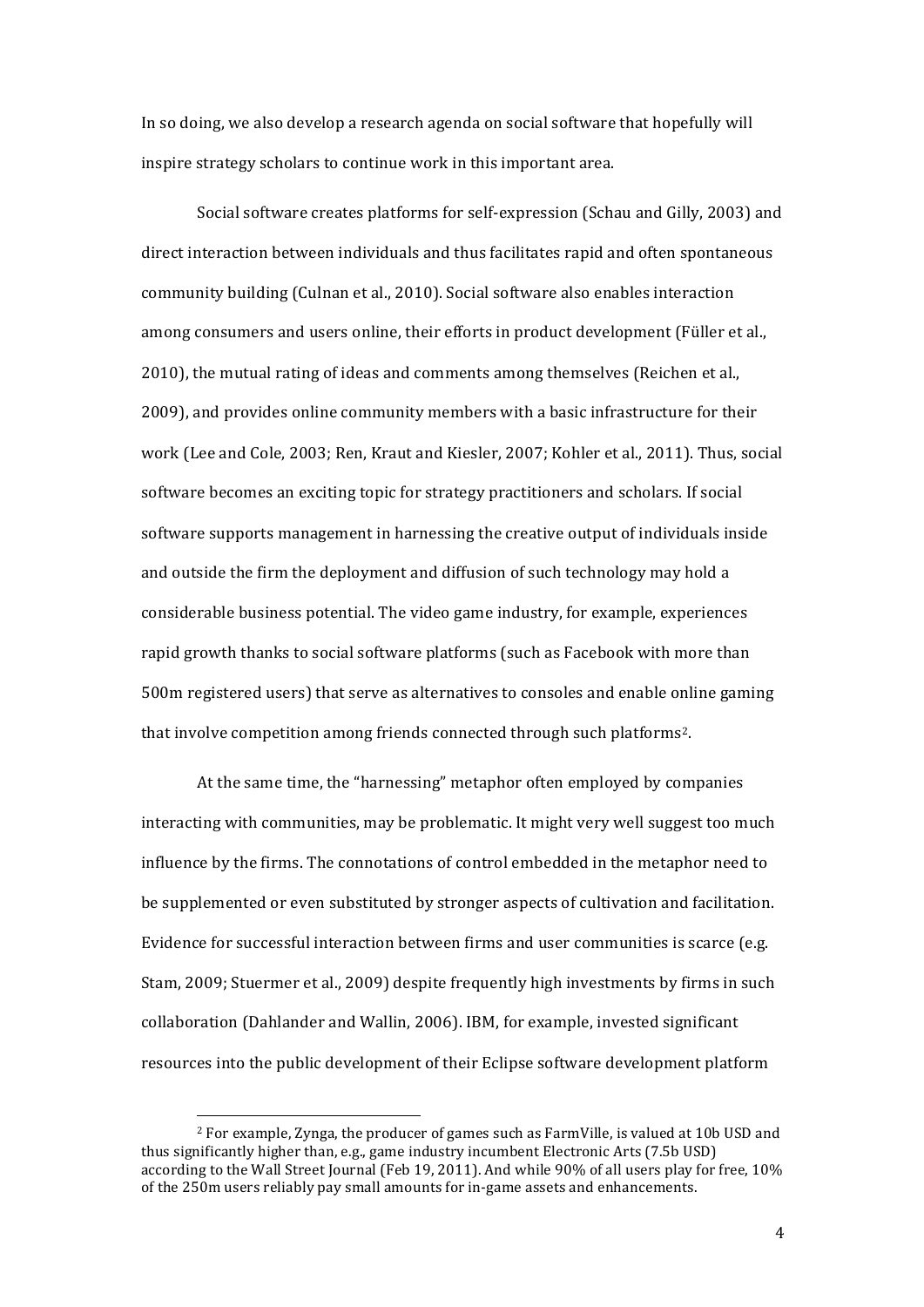for a duration of five years, before development by outside software users outweighed IBM's own development efforts (Spaeth et al., 2010). Three implications result from the use of social software that favors a broader view of collaboration, extending beyond the company. First, consumers and users can assume several roles of strategic importance for the company beyond the role as customers of products and services. Most notably, they may supply ideas for product development (see Fuchs and Schreier, 2011), and may offer competing products as in the case of Open Source software (see von Hippel, 2007). Second, social software shares with all information technology the capacity to change organizations in unpredictable ways, because it directly alters the way and the location where information is stored, shared, and created (Kling and Scacchi, 1982; Markus, 1983; Leonardi, 2007; Leonardi, 2008). The fact that most "outside members" of social software platforms are unknown to the firm makes it even harder to foresee how ICT will change the organization. Third, consumers and users rely on social software to organize in online communities that may or may not be supported by companies, and "develop a life of their own (Wiertz and Ruyter, 2007:390)." Understanding which interventions by the company will be perceived as beneficial or obtrusive is key to building lasting relationships with members of such platforms (Jeppesen and Fredriksen, 2006). In the software industry, IBM received credit for their efforts to support the Open Source community, whereas Sun Microsystems (now Oracle) was widely criticized for their hesitation to release the source code for Java, the crossplatform programming language (West and Gallagher, 2006; Vaughn-Nichols, 2009).

These three implications serve in building a framework that we present in the next section. The framework organizes research on social software taking perspectives from both inside and outside companies, and we use it to locate the contributions to this special issue in terms of strategy, technology, and community. In the third section we use the framework to highlight open issues for strategy research building on the contributions by authors in this issue.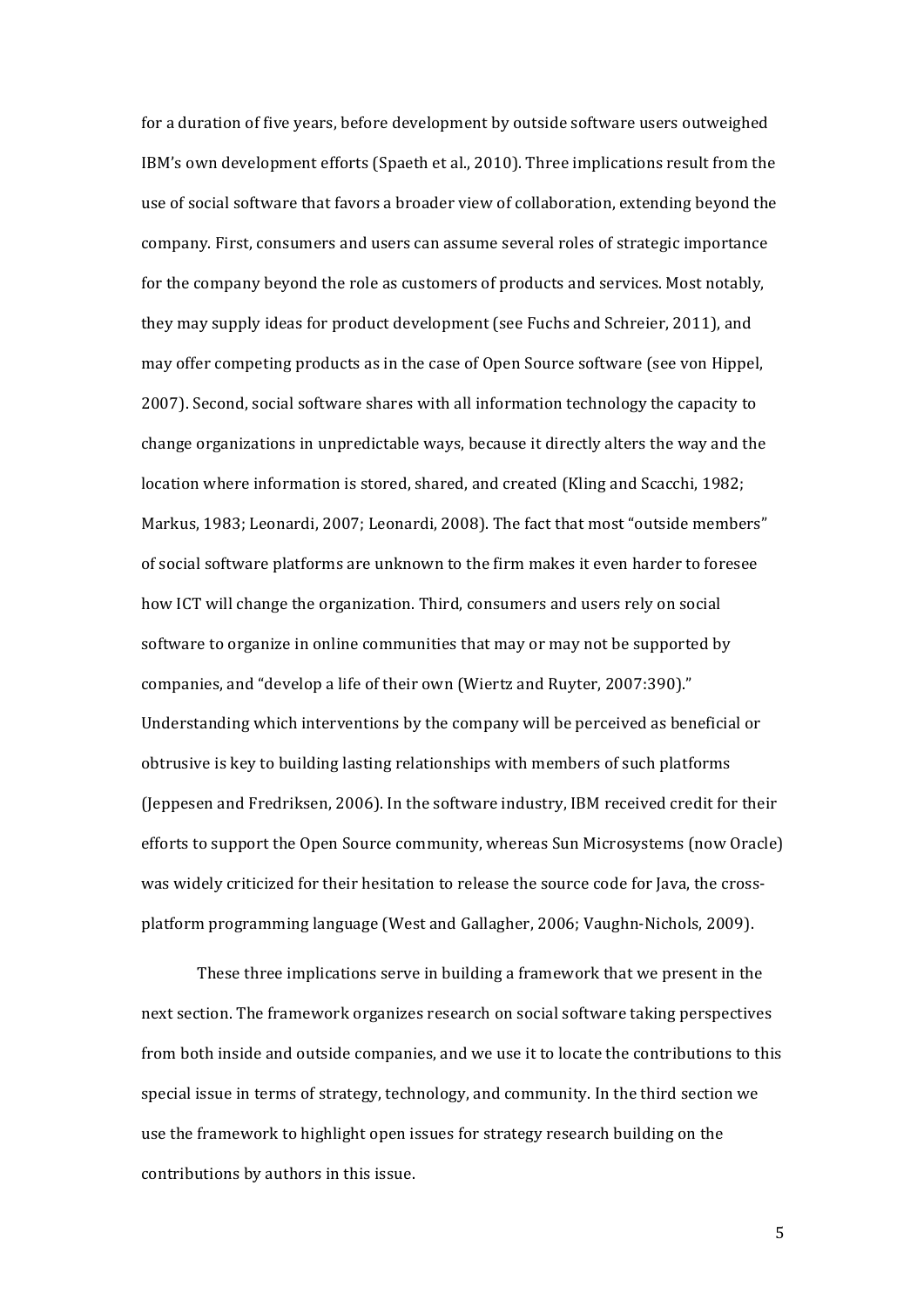# *Towards a framework*

Social software has been in use in firms for a number of years but standard or best practice ways of applying social software are not visible yet. Managers and researchers alike still struggle with questions, such as why and how to interpret social software, what are shared perceptions, how to appropriate potential business value, when to enact work practices involving social software, and where to align it with other business processes. For example, the usefulness of social software as an internal communication device is up for debate (see Denyer et al., in this issue). Moreover, the perception of Facebook as a platform to do business is changing the gaming industry. Finally, aligning internal software development efforts with external community development creates new challenges for design science (von Krogh and Haefliger, 2010).

The role of information and communication technology in organizations has been the focus in decades of research (Markus and Robey, 1988; Leonardi and Barley, 2010). Early organizational theorists considered technology to have a unidirectional impact on organizations forcing management to change some aspect of the organization according to the contingencies inherent in the material features of the technology (Perrow, 1967). This perspective was later challenged by social constructivists who focused instead on the members of the organization who responded to the technology's constraints and to each others' use of the technology (for a review, see Leonardi and Barley, 2010) as well as on the material features of the technology and its role as an actor in organizations (Orlikowski and Scott, 2008; Wagner et al., 2009). This highlights the inherently unintended consequences of technology which undermines overly instrumental 'deployment' of technology (Rolland and Monteiro 2007). It is this active role of ICT as a mediator between individuals in organizations and between intended and completed action that complicate strategic deployment and adoption of ICT in firms,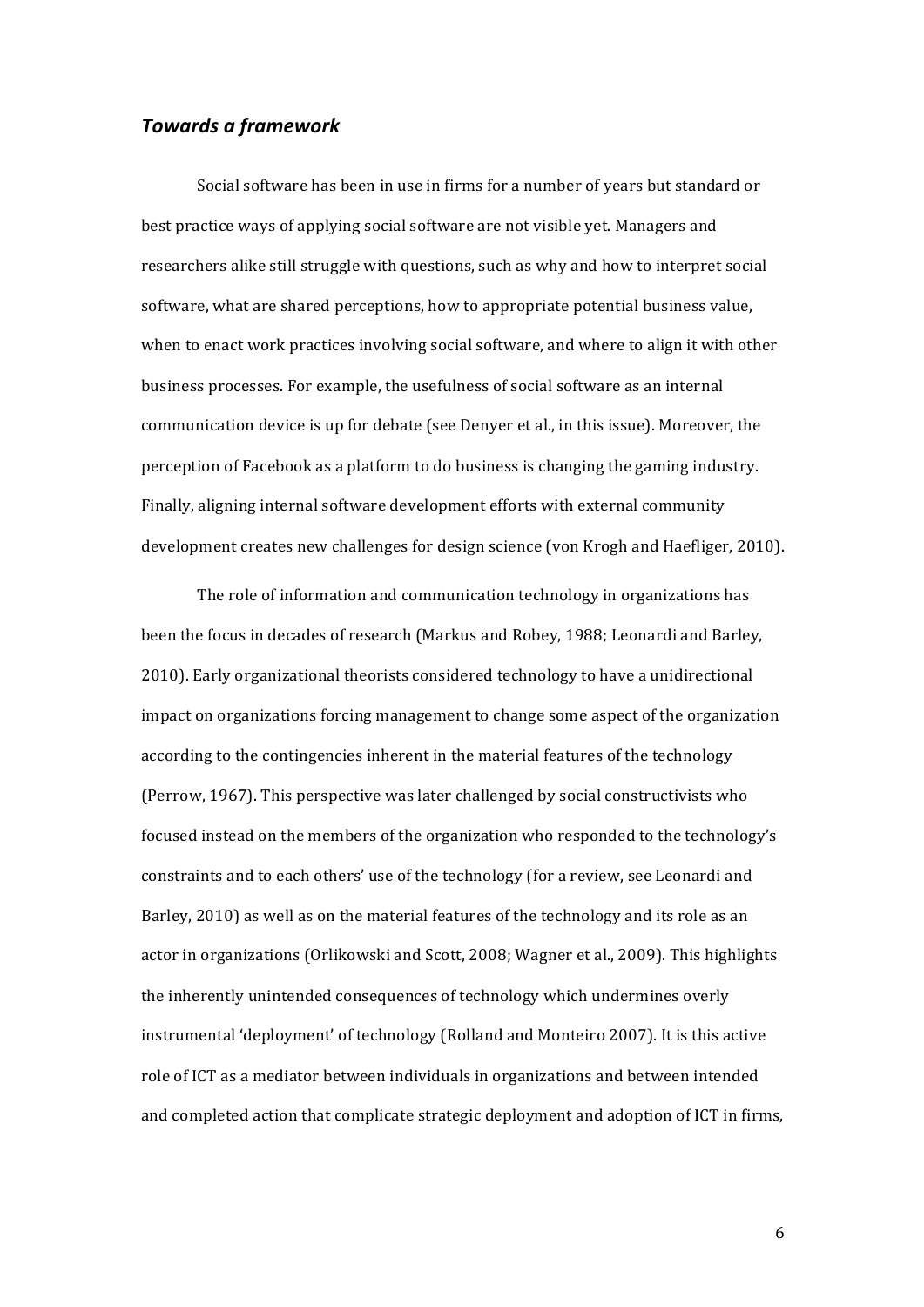even more so when individuals outside and frequently unknown to the company play an important role.

The study of social software for the implications it holds for strategy needs to accelerate since many companies are far ahead with experiments connecting individuals inside and outside the company. At the same time, strategy research should broaden the narrow perspective of authoritative decisions about technology adoption that might miss the influential role technology plays outside the direct control of management. With this special issue and this framework we attempt to follow both suggestions. More specifically, we suggest issues for future research to build on a balanced perspective that takes into account what management can and should influence combined with an appreciation of consumers' and users' work outside the firm. Two observations about social software may help strategy scholars understand the connection between the perspectives from inside and from outside the firm. First, social software shapes the behavior of individuals during evaluation, adoption, early use, and adaptation. Second, and closely connected to the first point, it enables individuals inside and outside the firm to appropriate features of the technology in ways unintended by management or the technology's designers (Markus and Silver, 2008; Poole and DeSanctis, 2004; DeSanctis and Poole, 1994). The case of LEGO (Hienerth et al. in this issue) shows how the adoption of social software enabled a business model where customers co-create new products and commercialize them on the LEGO platform. In the process LEGO had to overcome significant organizational and psychological barriers including the fear of losing control. Stuermer et al.'s (2009) study of Nokia's development of the Open Source Maemo platform reached a similar conclusion.

There are a number of recent contributions in strategy and organization theory that have addressed issues involving social software in the domains of strategy, technology, and community. Table 1 presents the proposed framework and the research published in this special issue. The table distinguishes work that takes a view from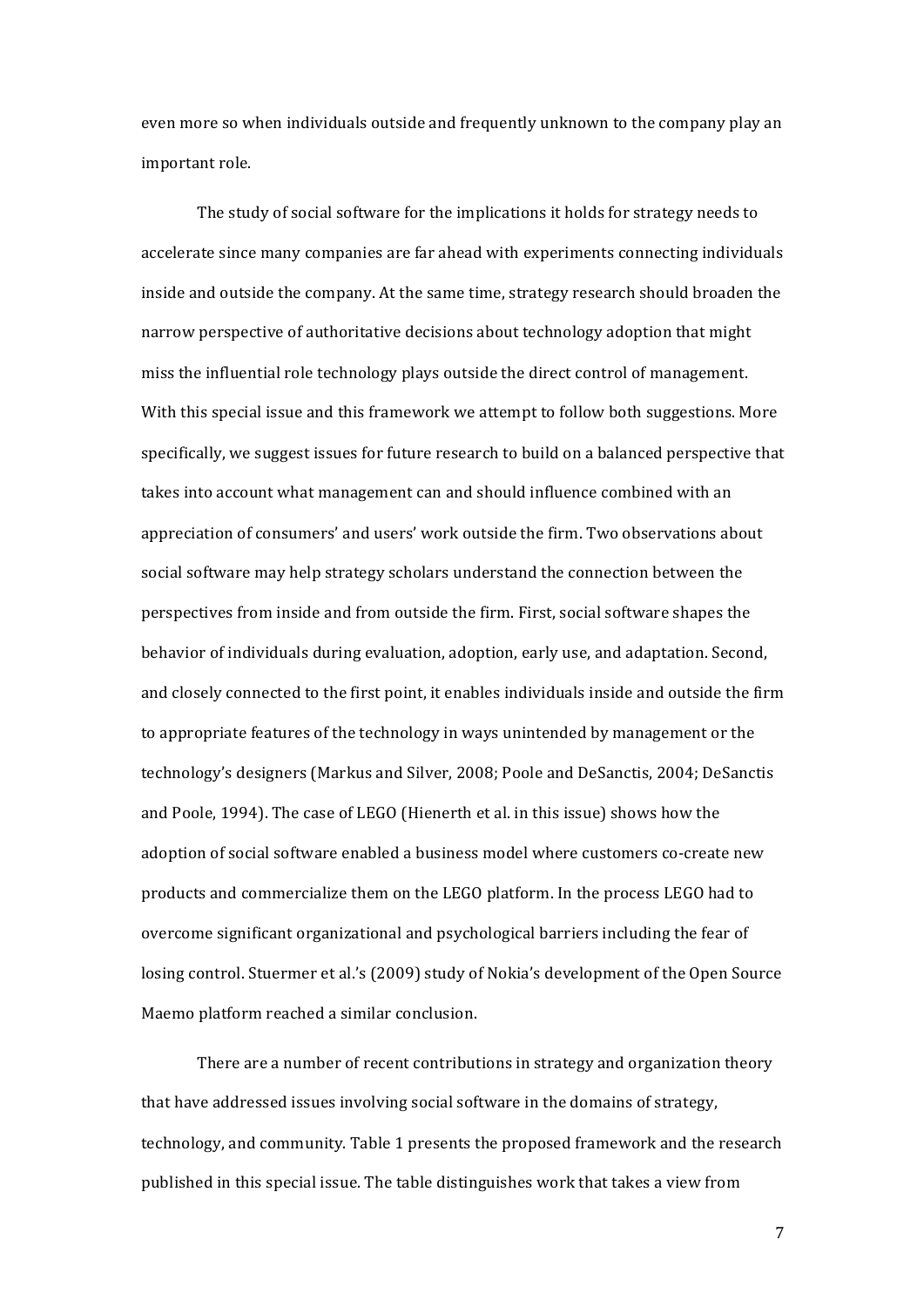inside the company, from studies that have focused on similar issues outside the firm. Rather than aiming at an extensive review of this literature, below we focus on distinctive characteristics of the two views that are relevant for understanding the strategic dynamics social software can help generate. First, research that bridges the two perspectives has emerged in the management of innovation (Rossi Lamastra, 2009; Fuchs and Schreier, 2010; Capra et al., 2011), but less so in strategy, management and organization theory (O'Mahony and Bechky, 2008). The articles united in this issue take on the task of bridging insights that emerge from studying managerial intentions as well as user and consumer behavior inside and outside the firm. Studies limited to a view from outside the firm may bear little business relevance and studies limited to a view form inside the firm may ignore activities by (sometimes unknown) outsiders with significant potential impact on strategy and new business models.

## Insert Table 1 here

#### **Strategy**

Already thirteen years ago, Jeffrey Sampler (1998: 349) proposed that the availability of critical information for the same market defines industry boundaries, rather than what strategy scholars' considered an industry; firms delivering comparable or similar outputs. Thanks to the free exchange of information over the Internet and the access to social software applications, information may be available to individuals inside or outside of companies, that assumes a strategic importance for a market. Such information may include insights into customer preferences as they are shared in social networks, ideas for new products and services, or information about available substitutes. On the one hand, research on consumer and user communities in the areas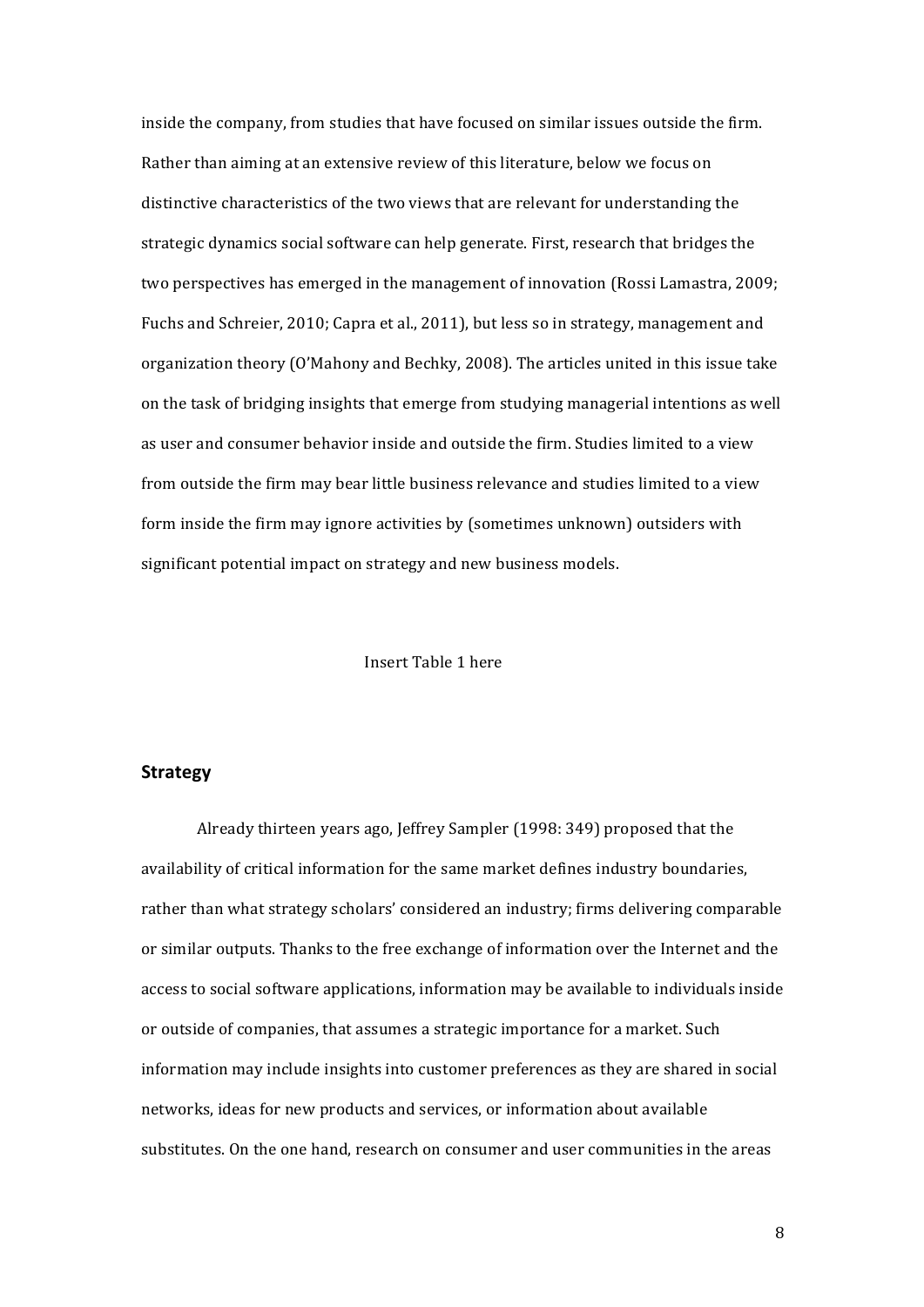of marketing and user innovation focused on a view outside the firm, and showed that consumers and users build communities and organize to achieve specific goals (Muniz and O'Guinn, 2001; Moon and Sproull, 2001; O'Mahony, 2003; Wiertz and Ruyter, 2007). On the other hand, strategy research looked inside the firm to approach the question of how firms can make use of consumer and user communities in the creation and appropriation of value. The results from implementing social software here, however, tend to be focused on specific positive cases or they provide inconclusive results (da Cunha and Orlikowski, 2008, see also Denyer et al., this issue). Moreover, the growing literature on open innovation tends to confine the exchange with external parties, such as suppliers or users, to identifiable and manageable knowledge (Chesbrough, 2003), such as research papers, information about patents or instruments, or to one-directional search in a space of technological opportunities (Laursen and Salter, 2006; Jeppesen and Lakhani, 2010). An exception can be found in new product development, where firms have started to successfully empower customers to interact among themselves (Fuchs and Schreier,  $2010$ ). Using social software in its simpler  $(1.0)$  versions, firms have successfully appropriated value from implementing strategies targeted at collaborating with open source software development communities (Henkel, 2006; Dahlander, 2007). However, so far only Stam (2009) conclusively linked collaboration with open source communities with innovation performance. Frequently, the argument in the literature is that devoting resources to collaboration strategies with user communities would only be beneficial, if their contribution pays off for the firm (von Hippel and von Krogh, 2003; Dahlander and Wallin, 2006).

A view from outside the company suggests that social software generates value for individuals because it facilitates interaction with and learning from other consumers and users, helps to build shared identity, and enables joint creation and shaping of technology for own use (Lakhani and von Hippel, 2003; Kuk, 2006, Hertel et al., 2003; Spaeth et al., 2008). Initially, so-called "commons based peer production" relied on users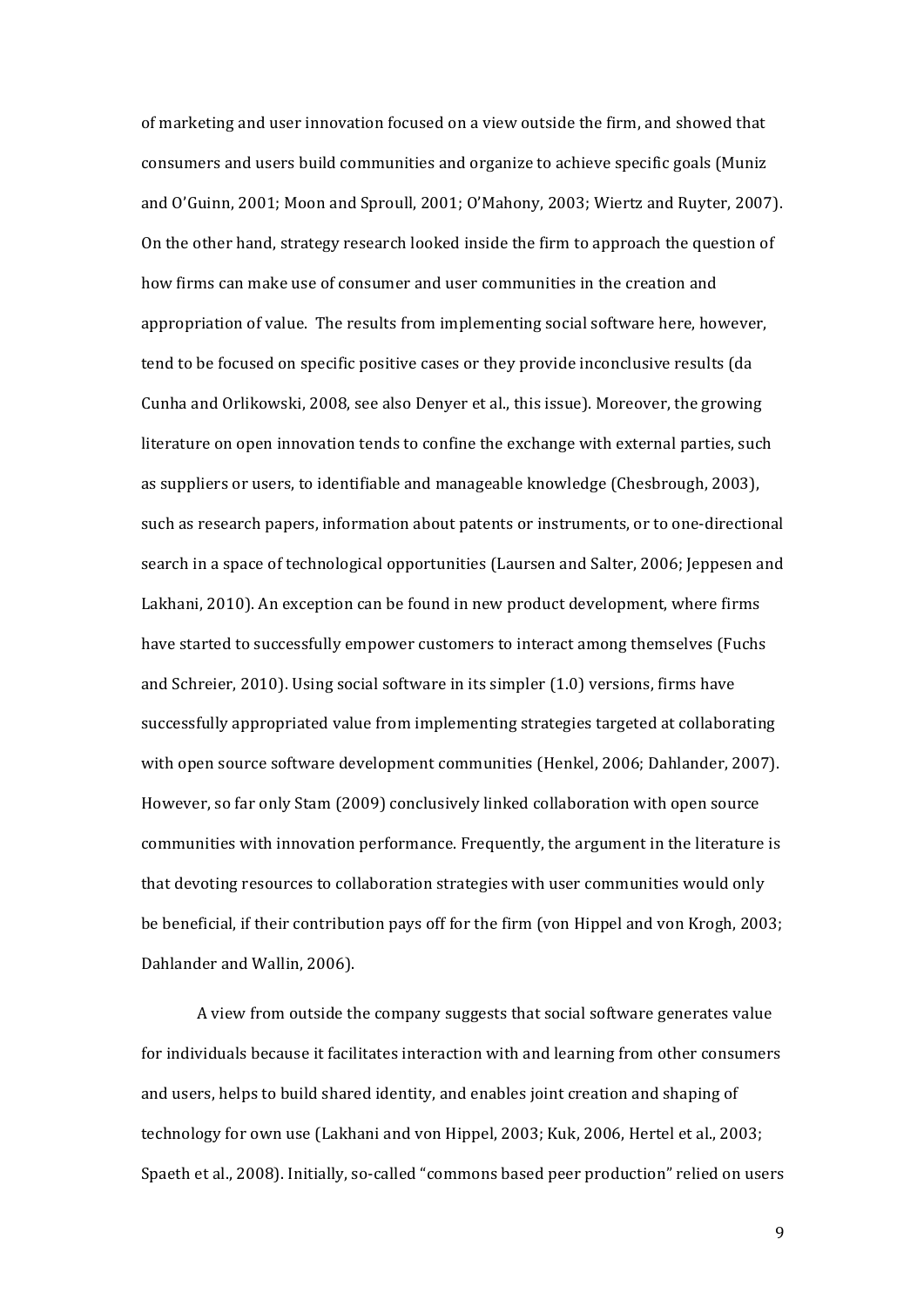who connected and exchanged information through a set of rather simple social software tools such as email lists, Internet relay chat, and message fora (Benkler, 2002; Lee and Cole, 2003). While the technology became more sophisticated (2.0) the communities spread and grew: individuals perceived value in collaboration and continued to exchange information in online communities (Ren et al., 2007). Meanwhile, much of the value generated is free and publically available (including posts in online fora and Open Source software) and consumers and users take measures of protecting this value (O'Mahony, 2003), such as non-profit incorporation, social norms of collaboration, and legal refinement (e.g. licenses under which Open Source software are made available). Licenses are designed to keep access to information and technology as open as desirable or possible, and they include creative commons- and various Free and Open Source software licenses (Lerner and Tirole, 2005). Furthermore, users turn entrepreneurs by learning from industry experts and recruiting through a network enabled by social software (Haefliger et al., 2010).

The first contribution to this special issue by Burger-Helmchen and Cohendet provides guidelines and examples of how companies in the video game industry foster special relationships with community members outside firm boundaries, in order to gain insights and creative output from collaborating with closely bound and loyal customers. The authors classify communities and their members in order to better understand appropriate firm action to improve the relationships with communities because co-creation of value is a fragile process that depends on motivation and mutual trust. The second contribution by Hienerth, Keinz and Lettl explores the characteristics of user-centered business models building on well-known cases such as LEGO and IBM. A core contribution to strategy lies in identifying successful strategies for integrating users into core business processes and for overcoming internal resistance. The authors elaborate how these processes enable the appropriation of value as part of a new usercentered business model.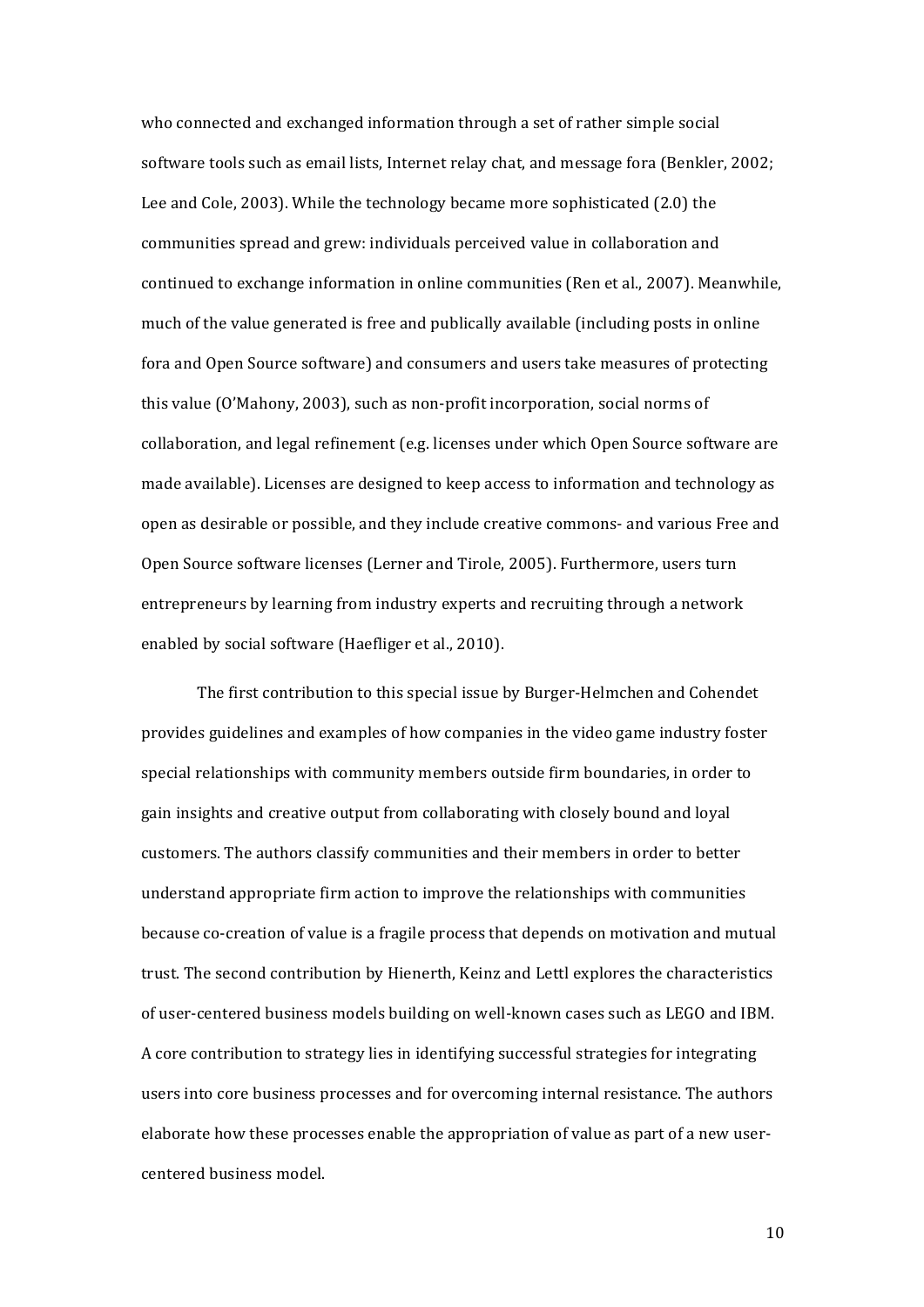## **Technology**

Information and communication technology is a tool for management but, at the same time, it harbors a deeply disruptive potential for organizational change that should not be underestimated. Users inside and outside companies attribute meaning to the functionality offered by a technology which can alter the identity of a technological artifact such as a search platform or a discussion forum (Faulkner and Runde, 2009), change work practices such as information seeking (Leonardi, 2007), or, as put by Shirky (2003), result in a "runtime effect" of ICT. In analogy to software certain characteristics of the program become apparent as a runtime effect: only after an ICT system is installed and used, we can discern its real impact on the organization. Bridging economics to management, Brynjolfsson and co-authors (2009) discuss evidence on key aspects of how firms have transformed themselves by combining IT with changes in work practices, strategy and products and services; they have transformed the firm, supplier relations, and the customer relationships. Both case studies and econometric work point to organizational complements such as new business processes, new skills, and new organizational structures as major drivers of the contribution of information technology. The management literature often uses suggestive wording about "harnessing" and "utilizing users'" creative thinking. Frequently, management scholars have adopted a perspective on ICT as a tool for gaining access to users' creative output (e.g. Füller et al., 2010). Less often, authors have focused on the biases and novel forces social software introduces when mediating and organizing work. For example, Dellarocas and Wood (2008) demonstrated the impact of online trading platforms on the interaction between users in a way that resulted in massively overstated user satisfaction. In a study on market research, social software is shown to have the potential to generate insights due to the links it enables between consumers, and their commenting and rating behavior that introduces quality judgments and points to trends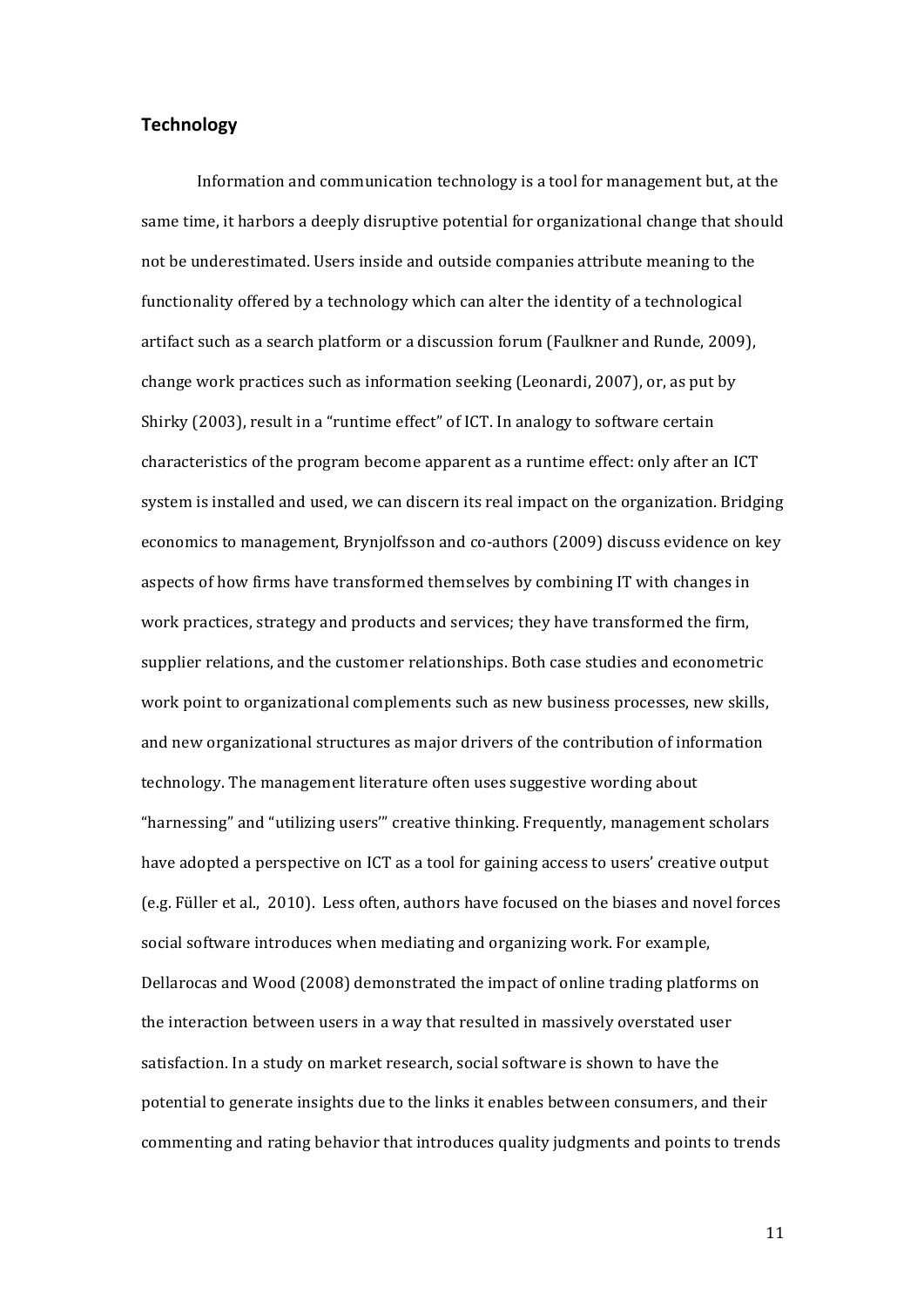(Cooke and Bukley, 2008). In these examples, social software mediates between individuals' activities and collective outcome in ways that are limiting or enabling.

Users perceive social software as a tool for creative expression and identity building online (Schau and Gilly, 2003; Muniz and O'Guinn, 2001). Visibility and peer recognition motivate consumers and users to share personal experiences with products and companies, and even lead to the development of sub-cultures with their specific vocabularies, creative expression, and behavior (Kozinets, 2002). Conversely, users are shaped by social software, the architecture of digital artifacts, and the specific practices of collaboration that surround and build these artifacts. According to Baldwin and Clark  $(2006)$  the architecture of a software can be understood in terms of "option value" where collaboration and contributions to its development are guided by the user's perceived rewards in terms of progress and recognition. For example, users are known to self-select into tasks for a collaborative project in Open Source software development (Yamauchi et al., 2000) and the specialization of labor in projects follows the logic of an evolving and growing technology implementation (von Krogh et al., 2003). Hence, there are strong linkages between the architecture of an ICT system and the behavior of users, including where and to what part of the technology they choose to contribute, how they collaborate and communicate, or even when and where they choose to free-ride on what other users provide.

Contributors to this special issue approach the technology of social software from a strategic perspective and with particular attention to the motivations and reservations of individuals, inside and outside the firm. The article by Denyer, Parry, and Flowers documents the effort to deploy social software within a large telecommunications company. Their story is one of disappointment relative to the highflying promises of openness and participation. The authors find that the solution implemented did not achieve positive outcomes relative to more traditional methods of communication. The authors offer valuable insights into political processes, such as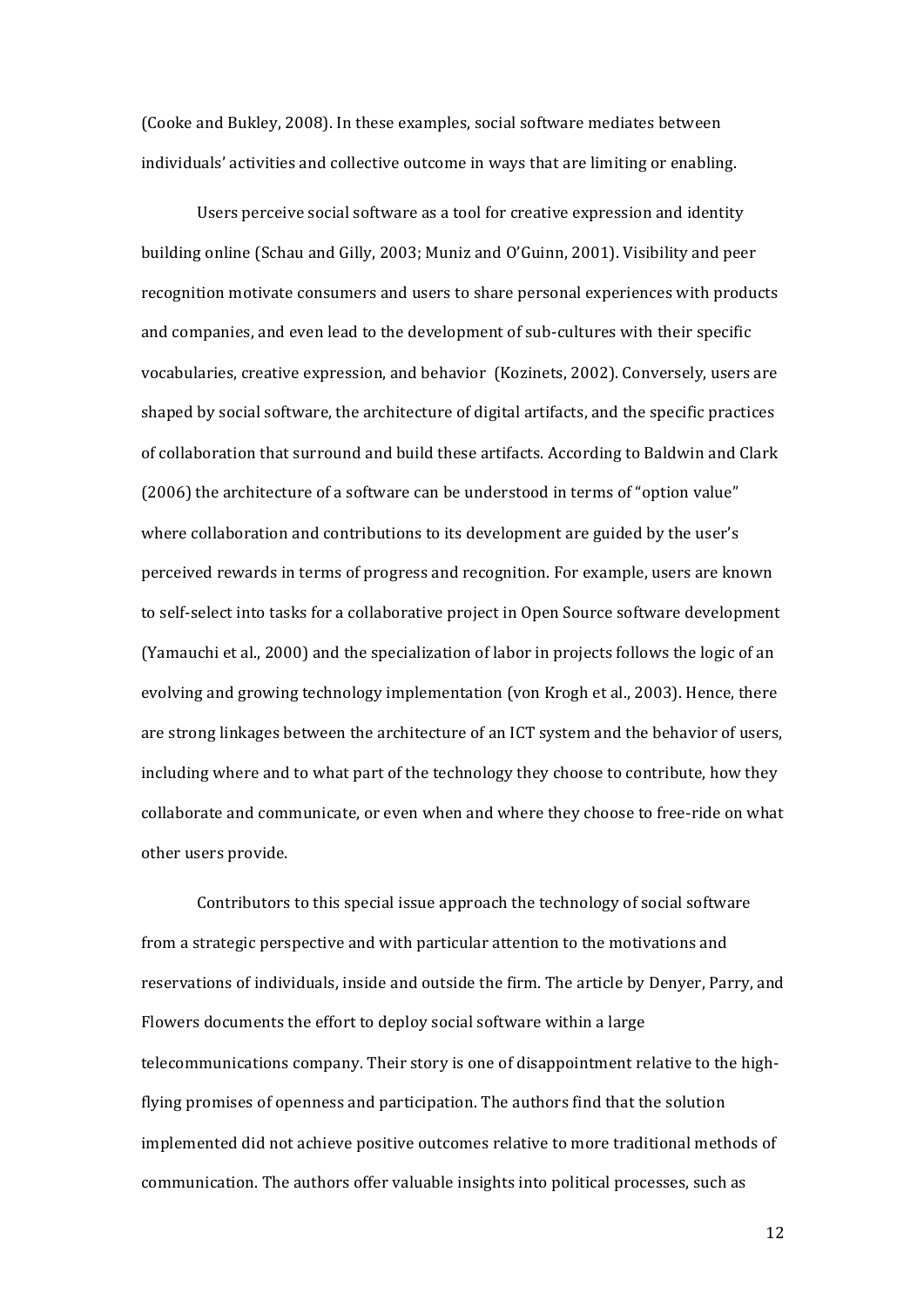monitoring and self-promotion, that may have contributed to the dismal reception of the new technology. They show that the problems discovered do not lie with the technology but with the behavior of the users who need to find a delicate balance of power between leaders and employees of the organization. The study by Frey, Haag, and Lüthje studies a search platform for innovative ideas. Social software takes the form of a mediator between individual contributors and firms performing broadcast search on the platform. The authors suggest that deploying such a platform leads to more substantial contributions, when it succeeds in attracting intrinsically motivated individuals with diverse knowledge backgrounds. Both these contributions engage with technology and lead the authors to caution strategists in being too ambitious towards social software and urging them to take the perspective and motivation of the user seriously.

#### **Community**

Social software is an integral part of the formation of online communities; it enables individuals to interact and socialize, who may not be previously linked. Part of the strategist's fascination with social software stems from the possibility to access a pool of voluntary contributors to strategy, products, services, and business models, who are qualified, motivated, and productive. Realizing this potential demands influence, which is not easy to gain. Dan Frye, Vice President of Open Source software at IBM, commented on IBM's work with the Eclipse community: "There is nothing that we can do to control individuals or communities, and if you try, you make things worse. What you need is influence. It goes back to the most important lesson, which is to give back to the community and develop expertise. You'll find that if your developers are working with a community, that over time they'll develop influence and that influence will allow you to get things done." (Quoted in Kerner, 2010.)

The question is what strategic actions towards facilitating community interaction are possible, for whom and at what stage (Thompson 2005)? Leadership in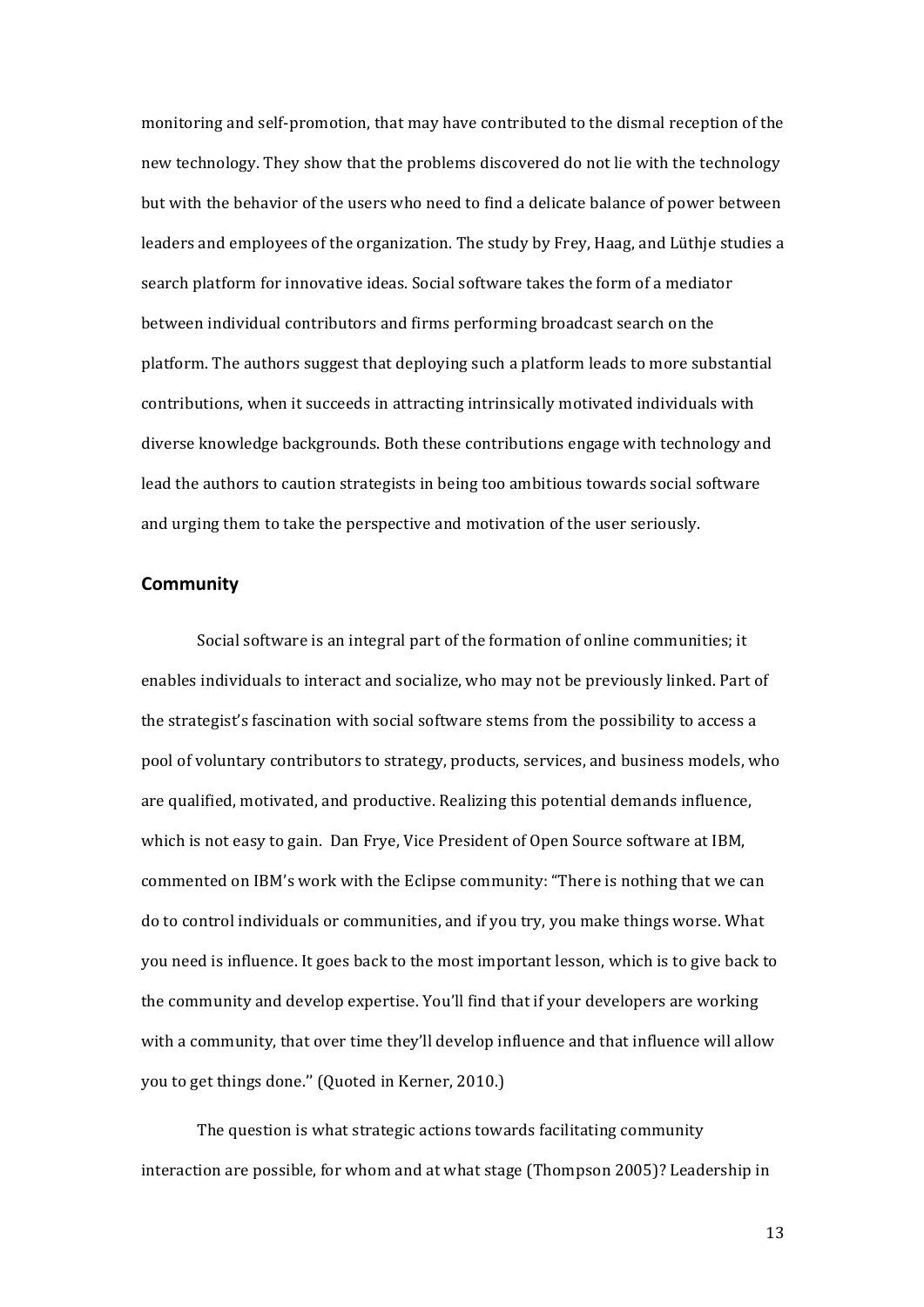an online community is fragile because gaining influence takes years of commitment and investment  $(Spaeth et al., 2010)$  and since the involvement of companies may change community members's motivation (Shah, 2006; Stewart et al., 2006). For example, companies must decide whether to found a community or to sponsor an existing community (West and O'Mahnoy, 2005). Both options involve trade-offs with regards to control, influence and the costs. Users may look beyond the deployment of social software to consider joining existing social networks that span beyond and across comapnies. Thus, it becomes important to understand the governance structures of online communities in order to appreciate the differences and potential risks when applying established leadership practices from a corporate context (Markus, 2007; O'Mahony and Ferraro, 2007). Leadership in user communities is thought to emerge from a meritocracy where technical achievement and boundary spanning is rewarded with power (Fleming and Waguespack, 2007). O'Mahony and Ferraro (2007) drew a refined picture by showing that technical skill alone does not lead to powerful positions: social skills of mediation and negotiation among community members predict future leaders more reliably (see also Fleming and Waguespack, 2007; Collier et al., 2010).

Community boundaries form around individuals, frequently volunteers, who "interact over time around a shared purpose, interest, or need (Ren et al., 2007: 378)." Beyond a general understanding of the risks in social software, such as "knowledge" leakage" (e.g. Hustad and Teigland, 2008), the current strategy literature offers little guidance for firms how to manage community boundaries. Central questions involve the selection, joining, and adherence to norms in existing communities and how this related to staffing, task allocation, or business process involvement. Professional communities play an important role in the early stages of alliance formation (Rosenkopf et al., 2001) but comparable research on online communities is largely absent. A potential recourse for strategy scholars may be the literature on virtual teams that emphasizes the role of facilitators and cautions about the risk inherent in spanning different cultural contexts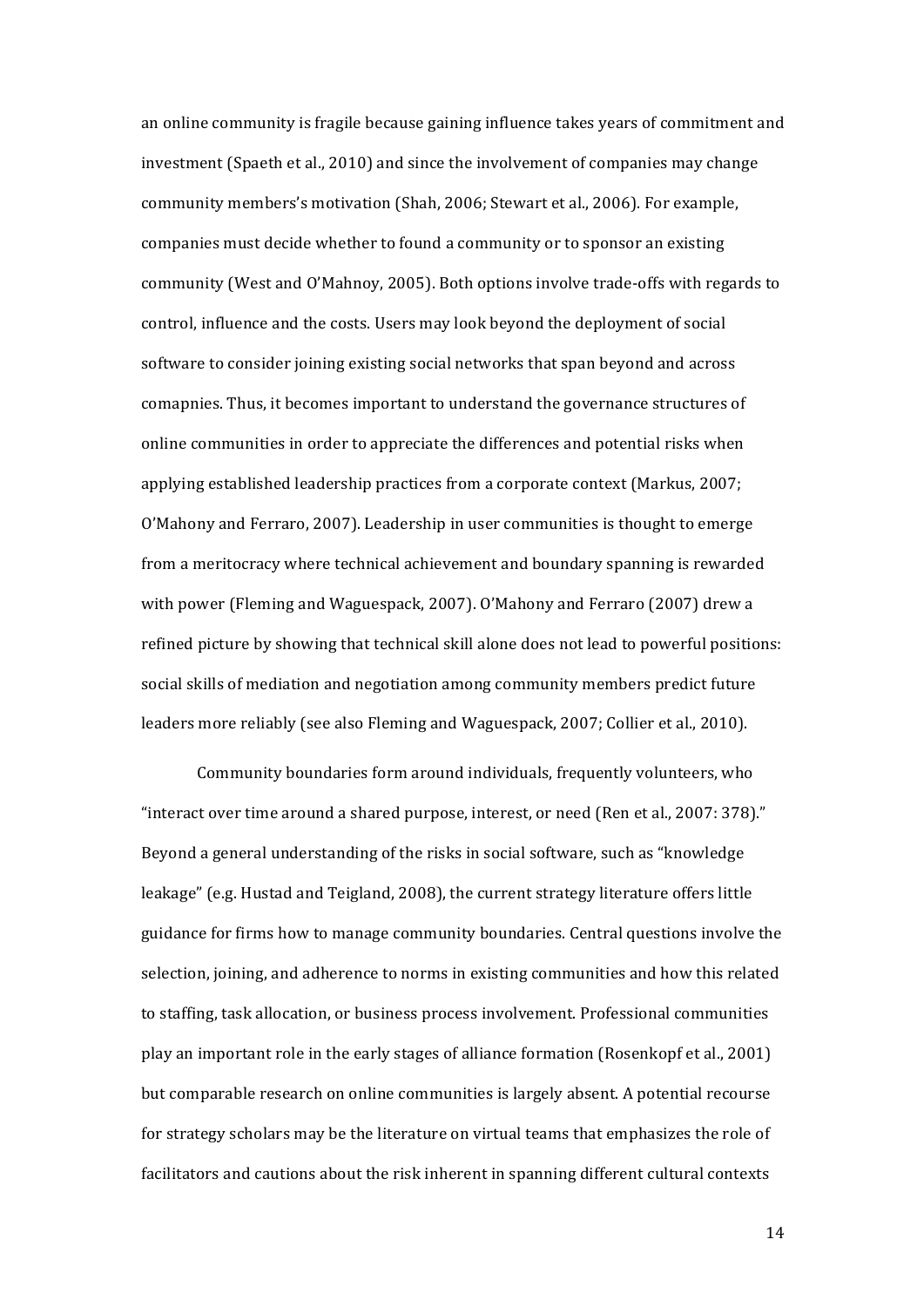(e.g. Pauleen and Yoong, 2001; Martins et al., 2004). This risk may grow when linking corporate and non-corporate contexts.

The practice of setting up mechanisms to protect intellectual property reveals that users are similarly concerned about losing control over their work as companies are  $(0'$ Mahony, 2003). However, users often operate in a context of private-collective innovation outside corporate hierarchy and without labor contracts that regulate their contributions to the community or company (von Hippel and von Krogh, 2003). Due to this constellation, researchers have devoted comparatively more attention to the motivation of users with respect to community boundaries than to leadership issues involving the firm. The motivation to contribute to the community seems to be affected by whether companies are involved and sponsor the community or not (Shah, 2006; Stewart et al., 2006), and the extent to which the firm explicitly credits and recognizes contributions by users (Jeppesen and Fredriksen, 2006).

Two contributions in this special issue deal explicitly with the interactions between firm and community. Sutanto, Tan, Battistini, and Phang test a model of emergent leadership in a setting where users interact and develop network ties. The model predicts perceived leadership from interaction patterns of users and may, thus, provide strategists with specific insights and potential levers on companies interacting with users communities. The work by Jarvenpaa and Lang focuses on community boundaries by taking a holistic perspective on companies and users forming communities. They also discuss interdependencies and negotiations necessary when managing what the authors call the "generative capacity" of online communities, that is their ability to rejuvenate, reconfigure, reframe, and revolutionize around the members' shared purpose.

This special issue on social software assembles works that span the perspectives from inside the firm to outside the company, by studying topics of relevance to strategy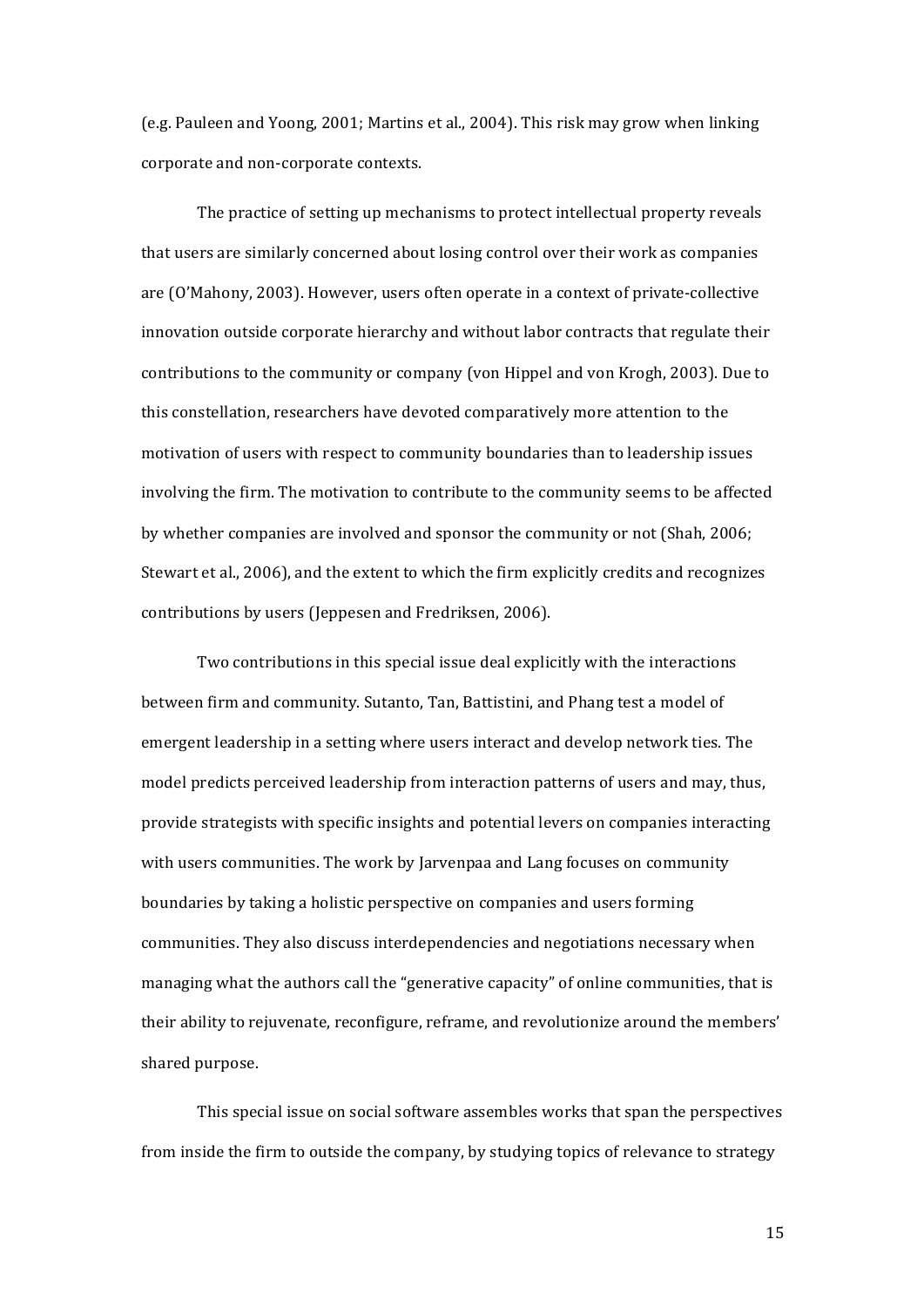and putting attention on role of consumers and users. In the following, we build on these contributions by formulating an agenda for research going forward

# *Open issues for strategy research*

There are several open issues regarding social software that deserve the attention of strategy scholars. Many of them start with a practical appreciation of the business implications of this technology; Practical technologies for recruiters may help human resource management refine their frameworks for talent management and succession planning; New ways of storing, accessing, and locating patient data may bring about not only personalized medicine but also changes in health management systems; Best practices of compensating resourceful users boost new product development initiatives.

Generally, strategic management is concerned with issues such as firm survival, the allocation of resources across business units, or the creation of novel business models. In what other areas than those treated in this special issues does social software impact on these questions and how? To begin exploring such issues, it is worthwhile to consider the larger ramifications of social software. While refined definitions of social software may moderate or limit disruptive effects to specific business processes, the logic builds on what Leonardi (2007) called informational capabilities of information technology. Organizations need to grapple with fundamentally indeterminate effects when introducing social software at many levels. The idea of a "runtime effect" of social software (Shirky 2003) refers in analogy to the role the system environment plays in the execution of a software program. Adoption, use, and adaptation of a new technology, such as social software, provide contexts in which organizational actors define what a technology means and can do for them before and during action (see Leonardi and Barley, 2010 for a review). Hence, the "management" of social software becomes an ongoing task that incorporates the user's role and adapts strategy according to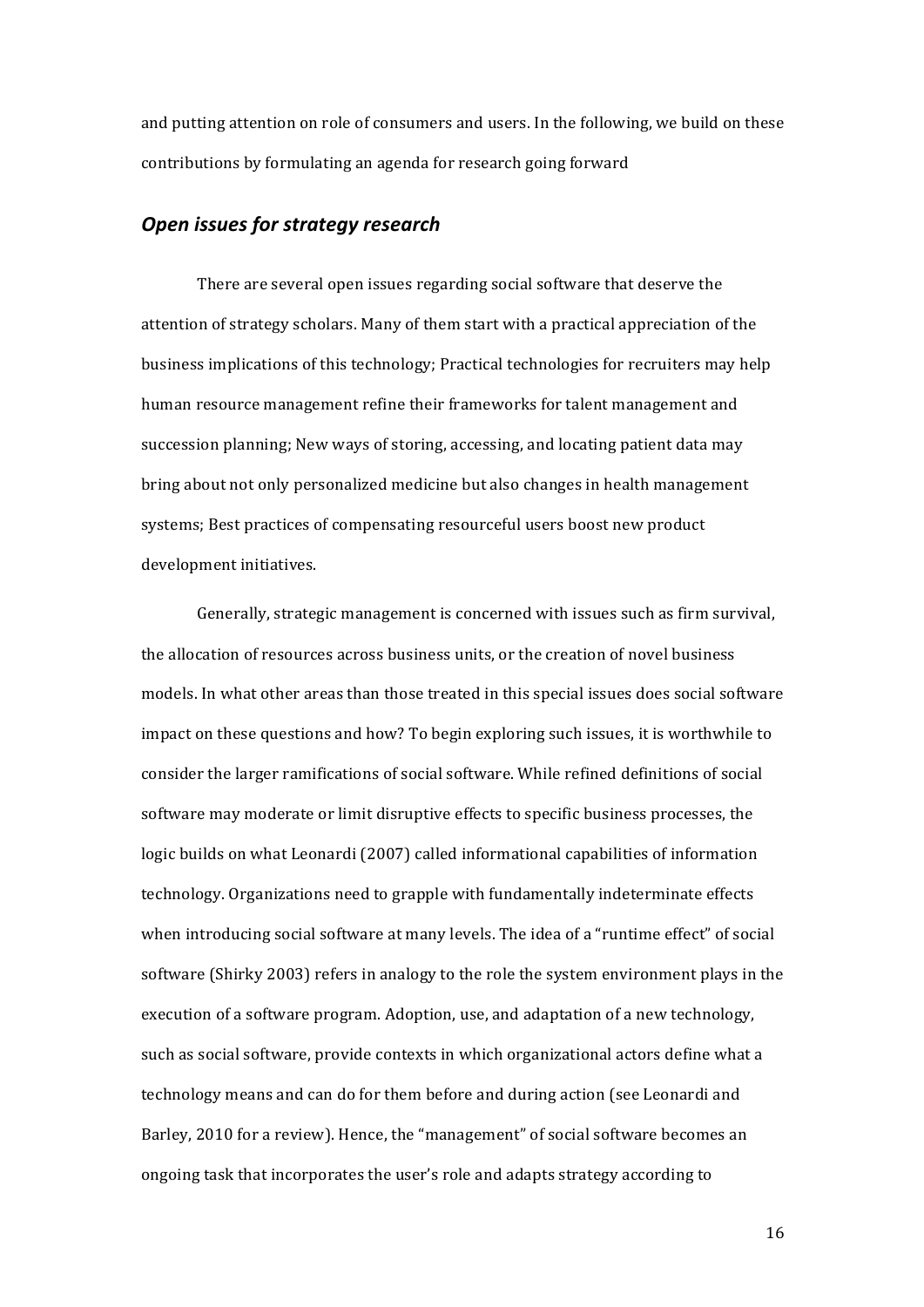negotiation and structuring of work. Against this background, we develop a series of questions for strategy research that pays particular attention to value creation and appropriation, the role of technology both as tool and mediator between managers and users, and the role that management may play in communities as leaders and in shaping boundaries. Table 2 contains the questions the framework evokes.

Insert Table 2 here

## **Co-creation and appropriation of value**

The creation of economic value that involves consumers and users connected through social software may depend on organizational structures that support this work. The individuals may or may not be members of the same organization. Yet, the new links between individuals, the exchange of information, and the potential to adhere to the norms of such a network may generate opportunities for knowledge sharing and joint work inside an organization that could be very valuable, or even disruptive to existing ways of creating value. The first question regarding organizational structure touches upon fundamental issues in strategy: which parts of hierarchy remain intact and which ones may change? How may social software impact on formal and informal organization and their interaction? How are decision rights allocated amongst members in business processes with open networks and free flows of information? Who gets authority to interact with external users? What are the "hidden costs" of changes in organization structure?

The issue of value creation has an important time component in that co-creation between firms and outside consumers and users involve building trust, providing mutual support, and bearing joint questioning. If social software is to grant access to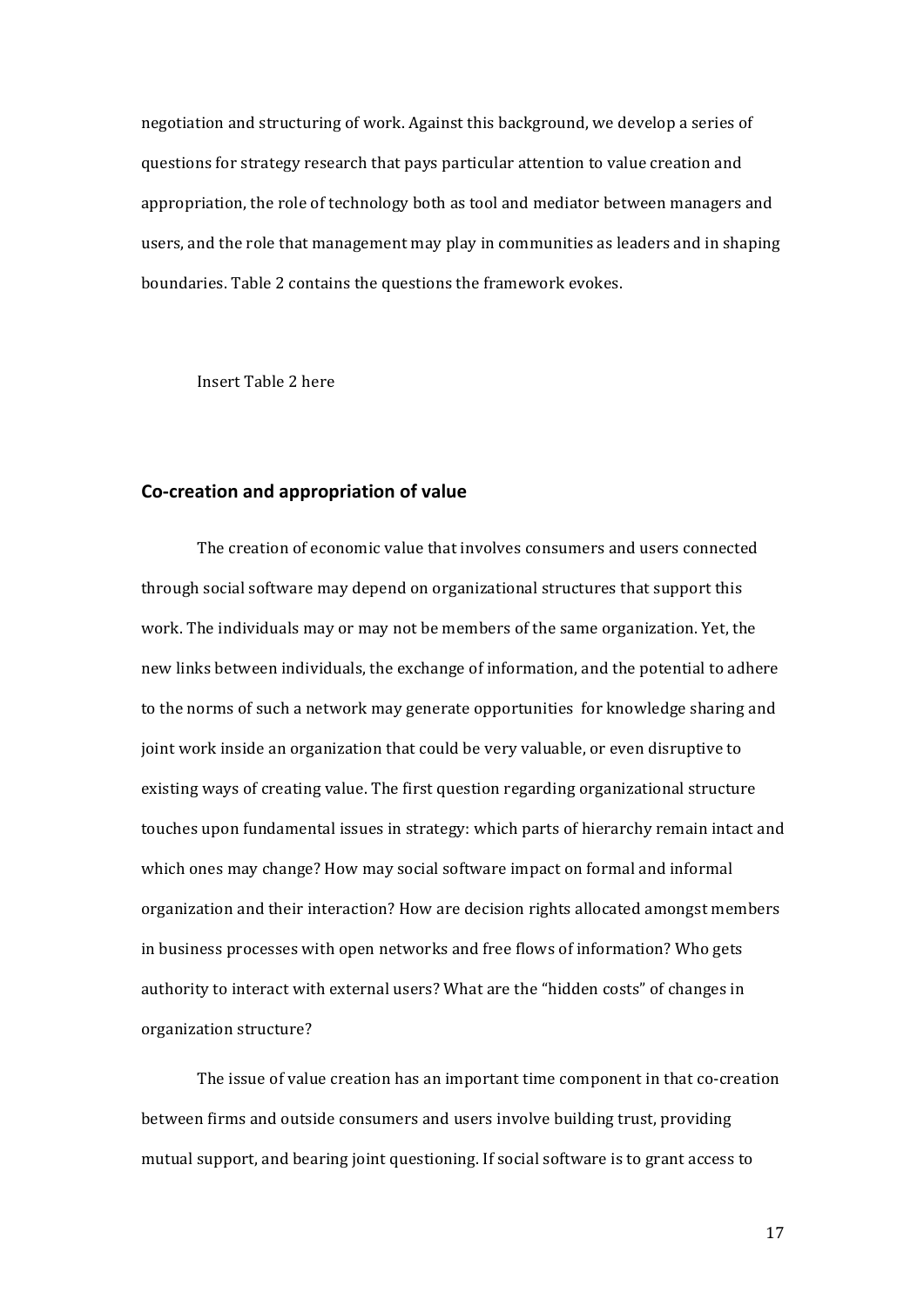members from outside the company, the meaning of a "common purpose" may change. Some consumers show extraordinary loyalty to brands and products over a long period of time. Creating a shared purpose relating to a brand or a product could be a productive way of activating value co-creation. This may be costly and time-consuming and the question as to what supports mutual buy-in remains open to research. In their seminal study, Jeppesen and Fredriksen (2006) showed that explicit recognition of outside contributions had a positive impact on value creation.

Value appropriation requires relatively exclusive access to an asset or complementary assets that allow for products or services to be derived. The growth of business models that contain some "free" elements, and using advertisement to collect revenue (McGrath, 2010), indicates that appropriating value from user-generated content may become easier. However, the creative commons family of licenses may lead to the growth of the number of domains where appropriation of others' works becomes less straightforward, and companies can no longer count on unsuspecting users who, sometimes ignorantly, pass on the rights to their intellectual property (von Hippel, 1988). With the growing awareness of intellectual property infringements, we also expect more public awareness of ownership. The creative commons movement actively educates users about their rights and advocates that they make a conscious choice about how to license creative work<sup>3</sup>. In software, Open Source software licenses limit the possibility of users and firms to appropriatiate the rights to software components for resale. The important works by Henkel (2006), as well as Dahlander and Magnusson (2007; 2008), have classified a series of strategic approaches to this difficulty encountered by software companies.

Future research may uncover generic patterns in business models that take advantage of assets co-created with consumers and users. The work by Hienerth and

<sup>&</sup>lt;sup>3</sup> For further information about creative commons turn to: http://creativecommons.org/about/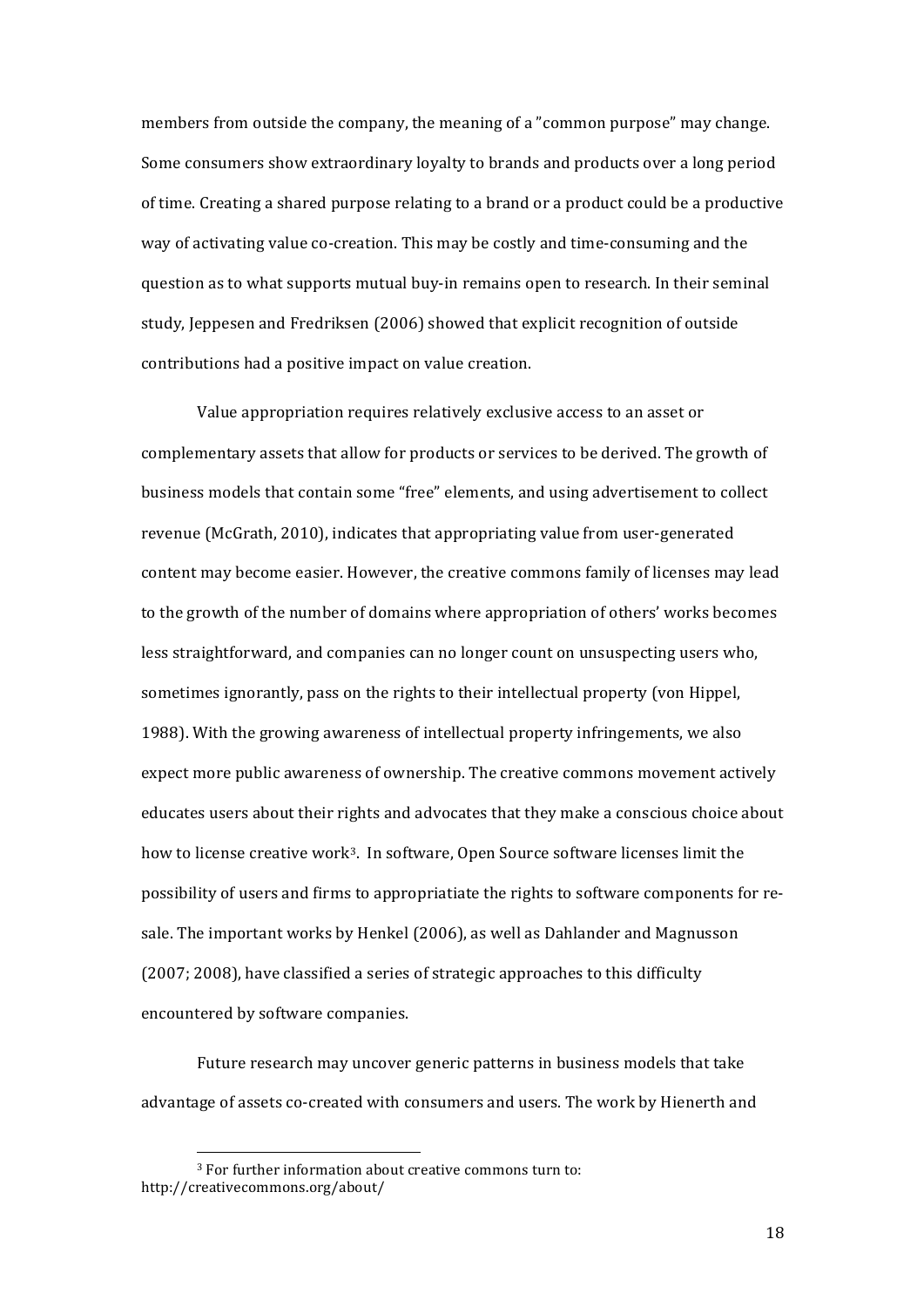colleagues in this issue takes a major step in that direction. When following McGrath  $(2010)$  who suggested that successful business model innovations are discovery driven, the issue of "runtime effects" of ICT may even prove to be an advantage for firms that experiment with technology such as social software. Once deployed and subject to adaptation, social software platforms may evolve in unpredictable directions. McGrath  $(2010: 254)$  points out that business model experimentation takes place across and within companies. Thus, the use of platforms such as Facebook may alter information flows across and within firms leading to new opportunities for products and services. Consider Zynga, the producer of online games: friends already connected via the social software platform (Facebook) may compete against each other in online games for free or acquire certain in-game assets for improved performance, and so on. Cross promotion activities among games published by Zynga may retain customers or introduce further products and services as the user base grows. The notion of business model portfolios (Sabatier, 2010) could be a promising starting point for scholars who want to theorize about complementary strategies for value appropriation using social software.

#### **Contextualizing social software**

From the perspective of changing opportunity structures and informational capabilities, social software is both a tool and mediator in organizational processes. Maintaining balance and achieving specific goals from a managerial point of view entails paying attention to four factors: context, power, ethics, and trust. Regarding future research, all of these factors deserve more explicit attention in order to support strategists. First, social software is applied to a specific organizational context or business process. There is a choice of maintaining and supporting an existing context or accommodating work involving social software. Are certain business processes more amenable than others to work practices involving social software? Do contingencies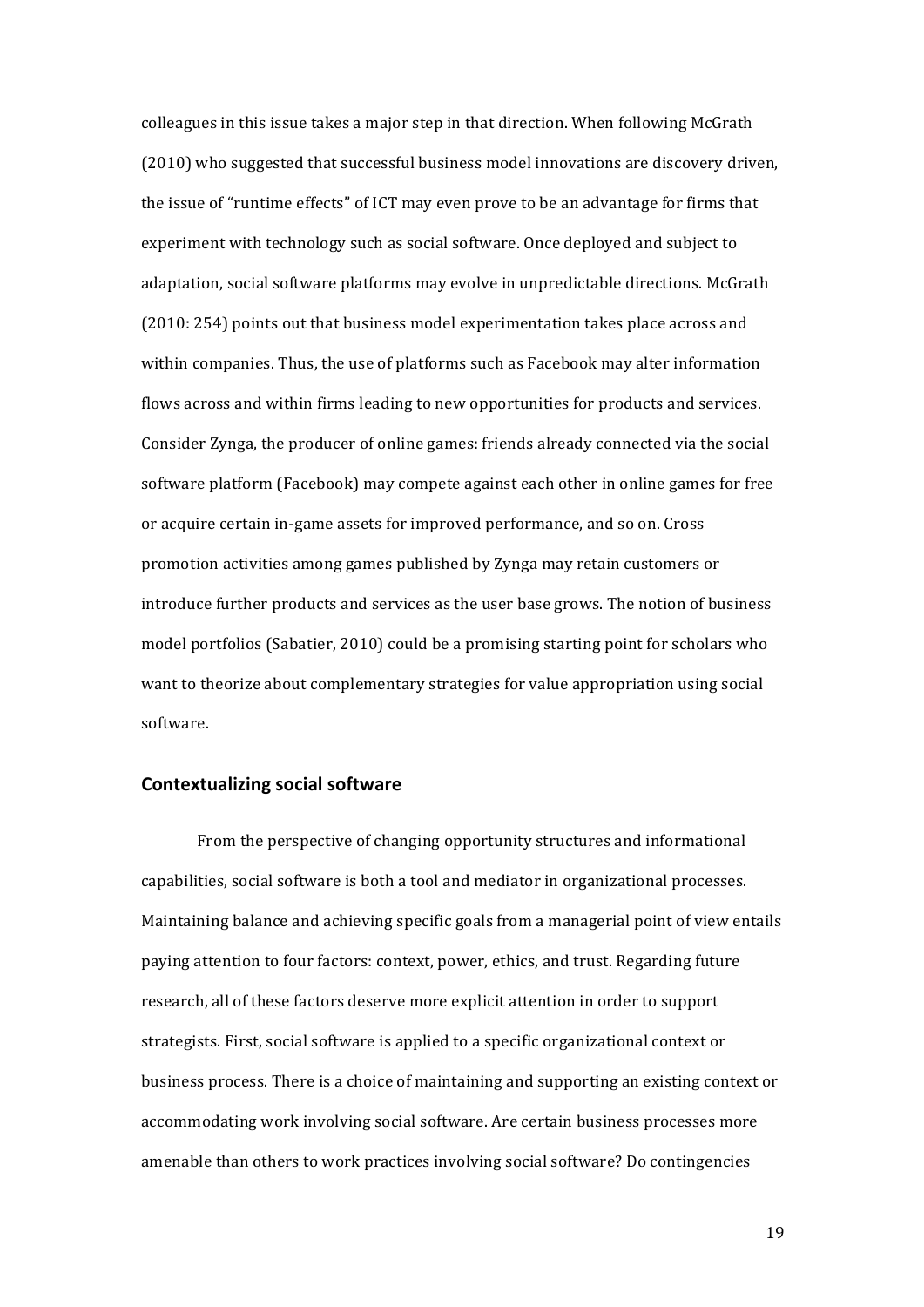play a role, such as hierarchical information barriers, openness to new organization members, privacy issues, or prior communication patterns? Furthermore, does adaptation of the social software change its reception in the organization? Does specific type of work go better with social software than others? Can strategy processes be opened to outside participants through social software? Strategists should not forget that ICT can be heavily customized or designed in-house. Hypothesizing about contingencies and adapting after adopting technology, may pave the way towards creating a favorable context for using social software in a way that can be perceived as successful by both users and management. Case studies of more or less successful implementations of social software along the lines of the contributions in this special issue may help to identify additional context factors.

Second, power struggles play an important role in a number of areas of technology management, from the viewpoint of institutional theory (Hargrave and Van de Ven, 2008) as well as from an organizational perspective (Leonardi and Barley, 2010). Proponents of specific technologies form networks (Garud et al., 2002) or change institutions (Hargrave and Van de Ven, 2008) by leveraging and applying legitimacy and framing strategies to supersede opponents. On a micro scale, actors within one organization or community may dominate others in defining modes of use and work practices involving social software. Leonardi and Barley (2010) suggest that because the construction of meaning and organizational change occurs at multiple levels and phases of ICT implementation and because its outcome is indeterminate both the activities of humans and the material features of the technology matter for the outcome of organizational change. Power struggles may well determine the outcome of strategic initiatives and challenge strategic management in terms of organizational justice and fairness. A pertinent question in this regard is who is allowed to access information on social software platforms, and for what purpose (for a review see Colquitt et al., 2001).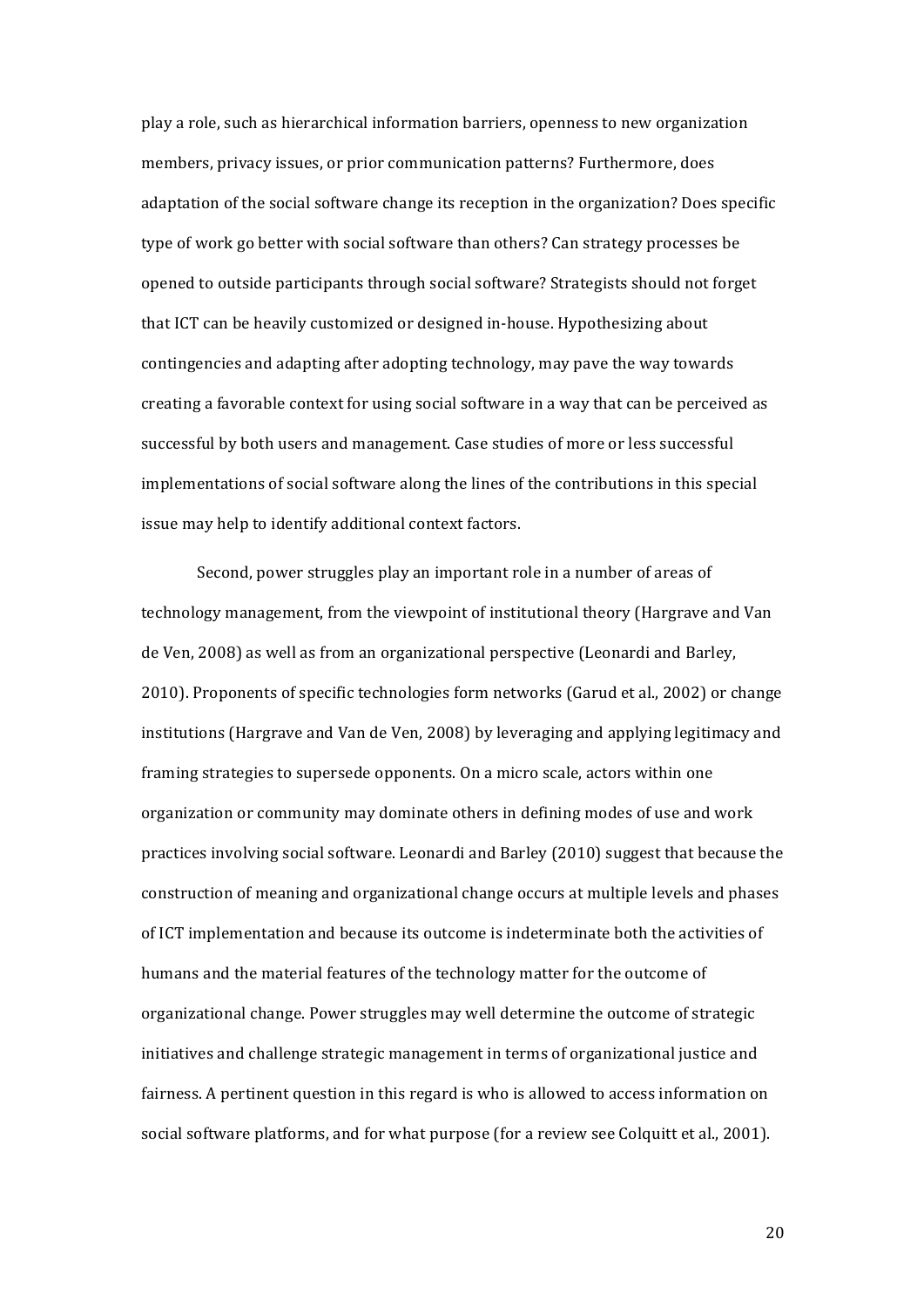Third, social software can be perceived as a mediator between groups of users and their respective positions. As a platform for exchange, a filter of information and knowledge, and as facilitator of organizational change, technology inevitably bears values and sides with certain perspectives that may reflect the organization only partially or privilege certain (powerful) individuals. Consumers can become fiercely critical of companies, management, or other employees (Kozinets and Handelman, 2004) and voice criticism even while generally advocating the brand they criticize (Muniz and O'Guinn, 2001). Social software may suddenly create opposing factions where they were previously hardly aware of each other. ICT may act as platform for the voices of consumers, users, or developers who loudly and explicitly vent what they could not say before or went unheard by management. Apart from information flows and employee motivation, such confrontation may require ethical deliberation from the strategist before and during the implementation of social software. Where does learning end in user communities and where does disruption for the company begin? What is the correct and appropriate level of respect towards emerging criticism, internal and external? How and when can social software be integrated into the work practice and become a balanced platform, guarantee equal access, or prevent uneven coverage of organizational events? The process by which social software co-evolves with organizations is strategically important, and the opportunities and limitations in managing and mediating co-evolution deserves more attention in future research.

Fourth, the development of social software as a new step in building virtual relations has given the trust issue a new edge. Fraudulent behavior, forgery and pretence have obviously not been spawned all of a sudden by the virtual world and social software. Questions concerning the original and the copy, not to mention the evaluation of informational goods that are the object of commercial transactions, have given rise to the problem of trust and have highlighted how crucial trust-building mechanisms are to the functioning of markets and communities since the beginning of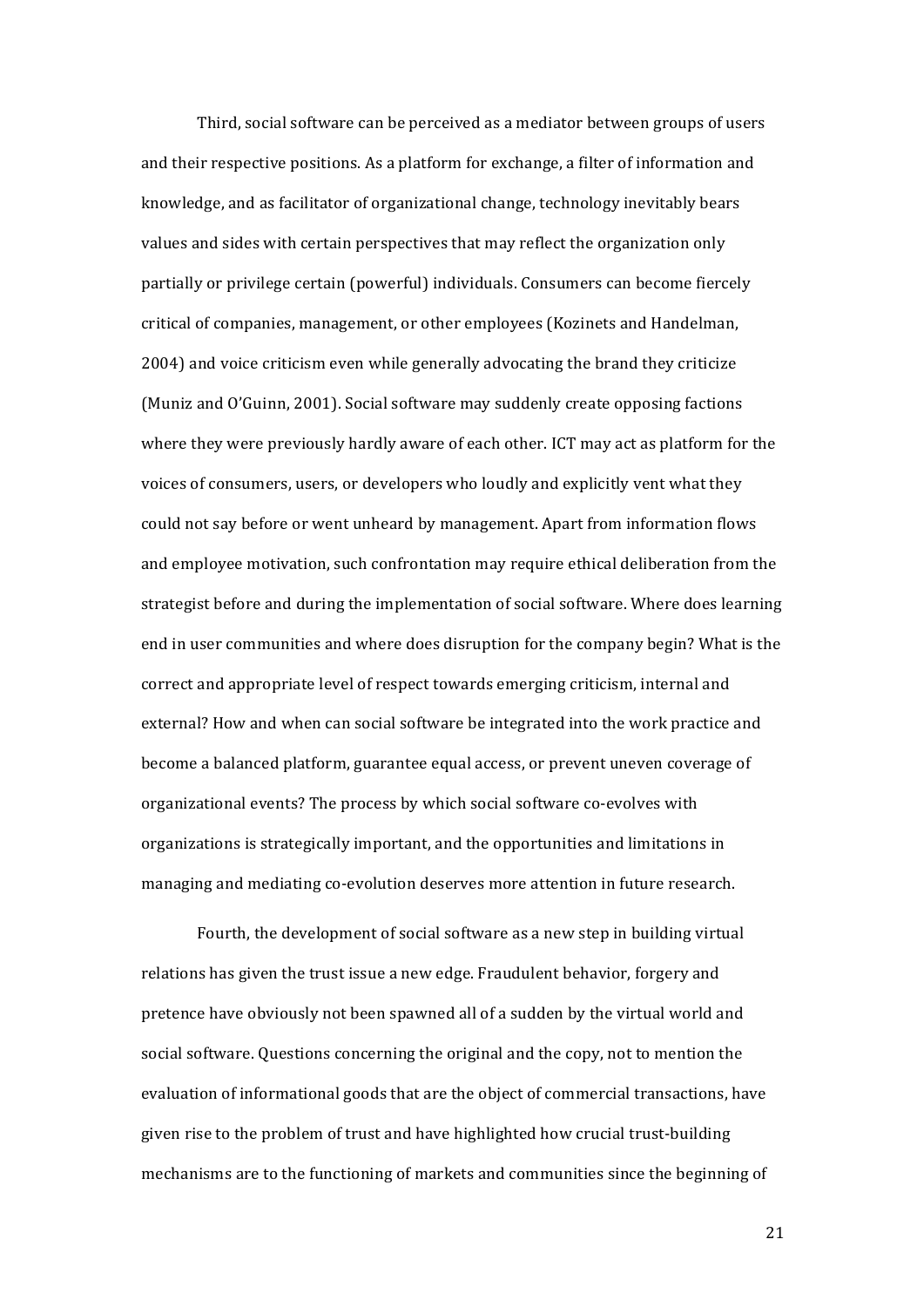time. But the development of virtual relations and social software has increased the need for new trust-building mechanism. What is at stake here is the entire range of mechanisms that will facilitate inter-personal and inter-organizational transactions, given the new conditions for knowledge transactions and exchanges: increasing specialization, increasingly asymmetrical distribution of information and assessment capabilities, ever greater anonymity among interlocutors and ever-more opportunities for forgery of identity. Clearly new methods need to be devised to "certify" the knowledge circulating through virtual relations within a context where inputs are no longer subject to control.

Contextualizing social software means studying social software as both the tool and mediator of organizational change triggered, facilitated, and aided by management. The word "contextualizing" implies a process, which is a process of construction, where users form networks, communicate across boundaries and exchange information that may alter their identities and work or question power relationships. That is why contextualizing social software may make power relationships transparent and brings forth ethical issues that researchers can analyze in the nascent structures of organizations. Actionable strategy research gives managers insights into accounts from other organizations about the demands put on them by very sophisticated or recalcitrant users, internal or external to the organization. On the one hand, internal users may undercut hierarchies by way of informal communications via social networks, and on the other hand managers scan Facebook entries before hiring. Issues pertaining to power relations and ethics run in several directions and call for research that makes these issues transparent and relates them to technology. Such research should also balance the perspectives between management and users, or internal and external stakeholders of the company.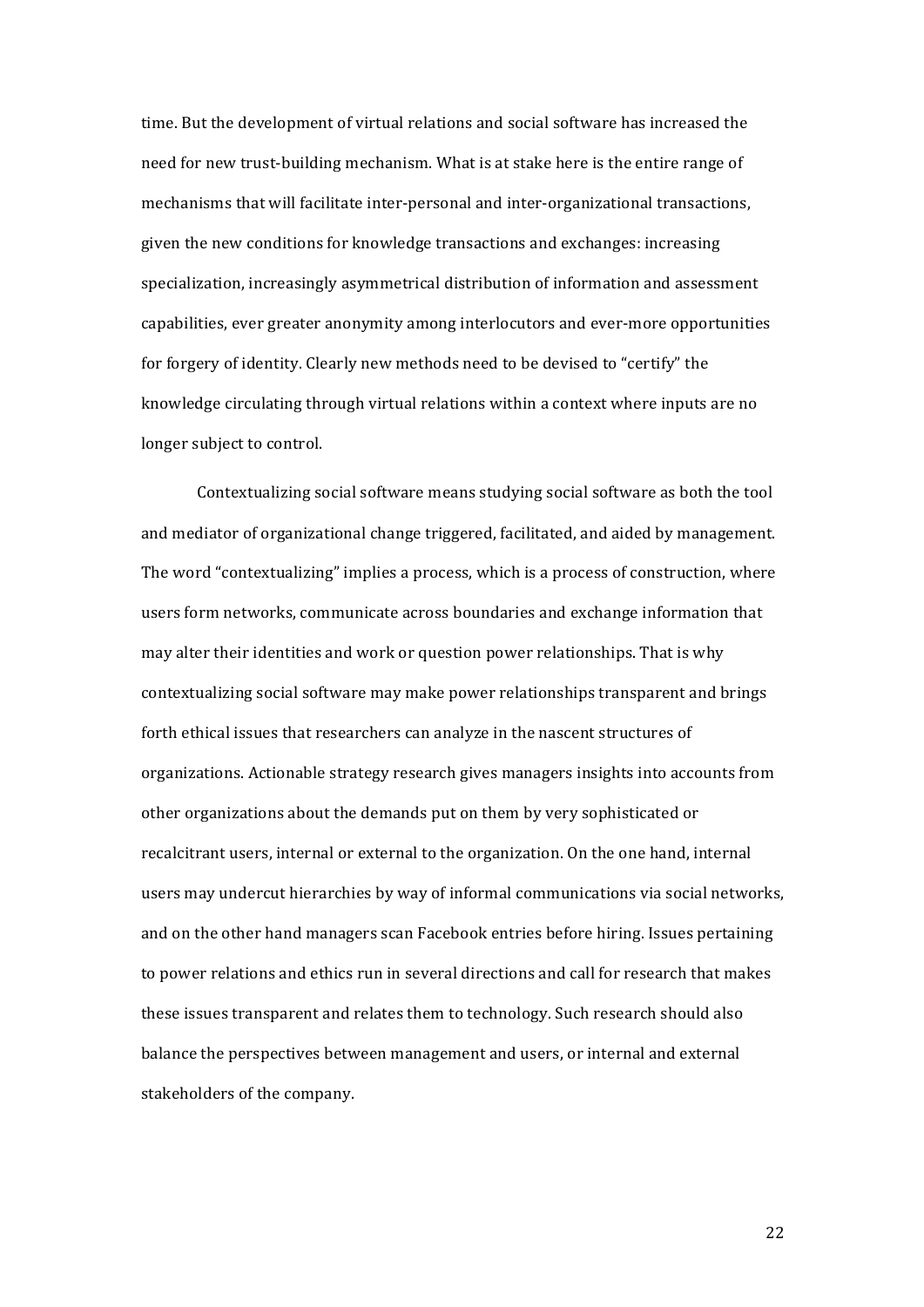#### **Co-existing with communities**

Social software plays an instrumental role in facilitating group work and bringing individuals together to form communities. Individuals gather around a shared purpose or attach to other members (Ren et al., 2007) resulting in communities who produce new technology (Sawhney and Prandelli, 2000) or celebrate certain forms of consumption (Muniz and O'Guinn, 2001). Online communities are organizations of their own rights that incorporate and govern their work (O'Mahony and Ferraro, 2007), enable joining and specialization of labor (von Krogh et al., 2003) and allow for firms to sponsor or regulate work (Shah, 2006; Bonaccorsi et al., 2006; West and O'Mahony, 2008; Capra et al., 2010). The value of social software-enabled communities for business seems obvious in terms of the knowledge they develop and conserve (Brown and Duguid, 2001). There are many types of online communities working on various purposes and breeding all sorts of interests and passions. Can companies emulate the best of the governance structures of online communities? And if yes, which type of community should serve as a template for learning? Or, more radically, will leadership need to be fundamentally recast in terms of open-ended notions of governance (Hess and Ostrom 2007)? The relationship between firms and online communities is not well understood in organization theory, where outlines became visible for such a relationship to communities located within the perimeters of the firm and operating face-to-face, nevertheless independent and "bottom-up" (Thompson, 2005). The attempt to gain influence in a community may amount to a struggle and a performance of influence with uncertain outcomes for the motivation jof users and their identification with the community's purpose. The study of leadership that bridges and connects firms and communities is an open field for management research.

Similarly, the discussion of community boundaries opens questions as to the purpose of a community, its membership base, and its dynamics. First, purpose may play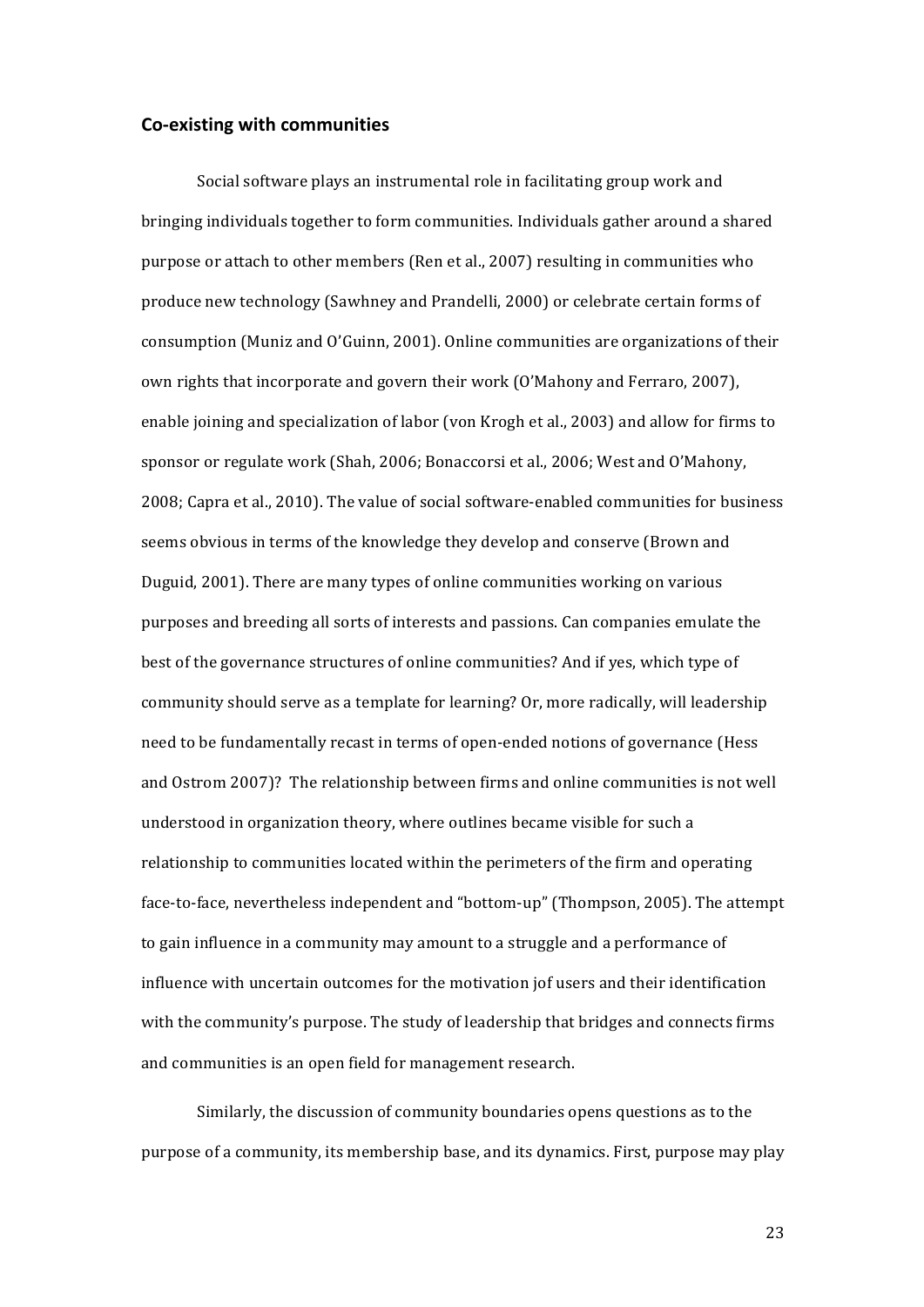a central role within the work practice and life context of the individuals who become members of the community (Muniz and O'Guinn, 2001). Communities bear and develop crucial knowledge in organizations  $(Brown and Duguid, 2001)$  and there is no reason to believe that communities where their users span organizational boundaries fall short on their ability to develop, protect, and share knowledge  $(e.g., Eerner and Tirole, 2002;$ Sawhney and Prandelli, 2000). Purpose and membership seem tightly linked not only for the posterior reason of defining what the community is about, but because individuals working on similar issues perceive the need to exchange and learn from their peers and mentors (Lave and Wenger, 1991). While this observation is general and pervades studies of collective action (Oliver, 1993; Ostrom, 1998) it translates into a series of questions regarding the use of social software whose technical implementation is approximately cost free using the Internet. If firms provide opportunities to interact individuals with similar interests are likely to pick up and exchange information. Importantly, the effects a community may have on the work practices within the organization are a direct consequence of the relatedness and bond that moved the individual to join the community in the first place.

Consider the fictitious example of a social software platform (such as LinkedIn or Xing) for the recruitment of management talent within a specific industry. Naturally, prospective talent will rush to become visible on the platform and so will recruiters. Given an open political and cultural context it becomes easy to see how labor market participants within that industry may join such an emerging community to discuss the firms' strategies, voice their ideas, and challenge each other's ideas. The platform may represent both a labor market opportunity as well as a branding and reputation challenge for participating and sponsoring firms. What policies should accompany the implementation of social software for such a platform? The issues include the eligibility to community membership and the authority to set boundaries, both internal and external. Co-existence with user communities means that authority for such policies is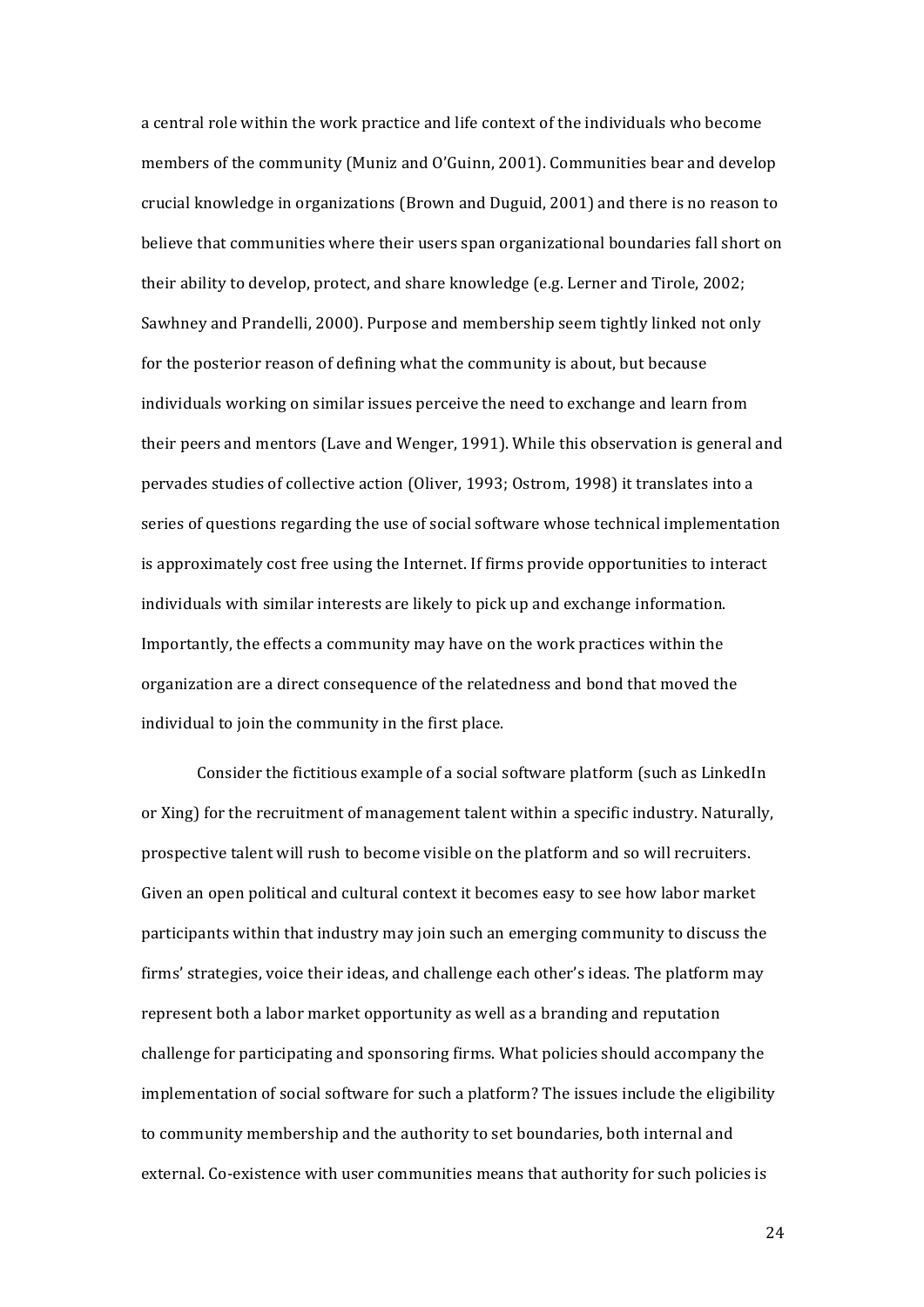either shared with, or deferred to, members outside the organization, particularly if the company is only a marginal member.

Lastly, considering dynamic properties of community boundaries, the research issues become even more pronounced. There is particular value in search that bridges domains of knowledge (Poetz and Prügl, 2010; Laursen and Salter, 2006) and, thus, in community membership that expands in unpredicted ways. On the downside, reputation risks increase because of the nature of social software applications, we discussed above (Barwise and Meehan, 2010). Research on the dynamic properties of community boundaries is needed particularly regarding communities that extend beyond the boundaries of one company. Jarvenpaa and Lang (in this issue) suggest that boundaries are essential for the sustainability of the communities observed. This raises the important question about the link between company sponsorship and community boundaries, which has not been fully explored. The presence of a company in a user community may not only affect the members' motivations and work practices (Shah, 2006) but equally the membership dynamics and growth of the community.

## *Conclusion*

Social software challenges strategic thinking in important ways: the articles in this special issue show strategy practitioners meaningful ways to successfully deploy social software and strategy researchers which critical challenges deserve more attention. This introduction summarized the open research issues along three dimensions which we believe to be critically affected by the massive changes to everyday work in organizations, due to growing use and acceptance of social software within and across companies.

First, value creation and value appropriation can gain momentum through interaction with consumers and users inside and outside the firm. Javenpaa and Majchrzak  $(2010)$  speak of vigilant interaction to refer to collaboration with users that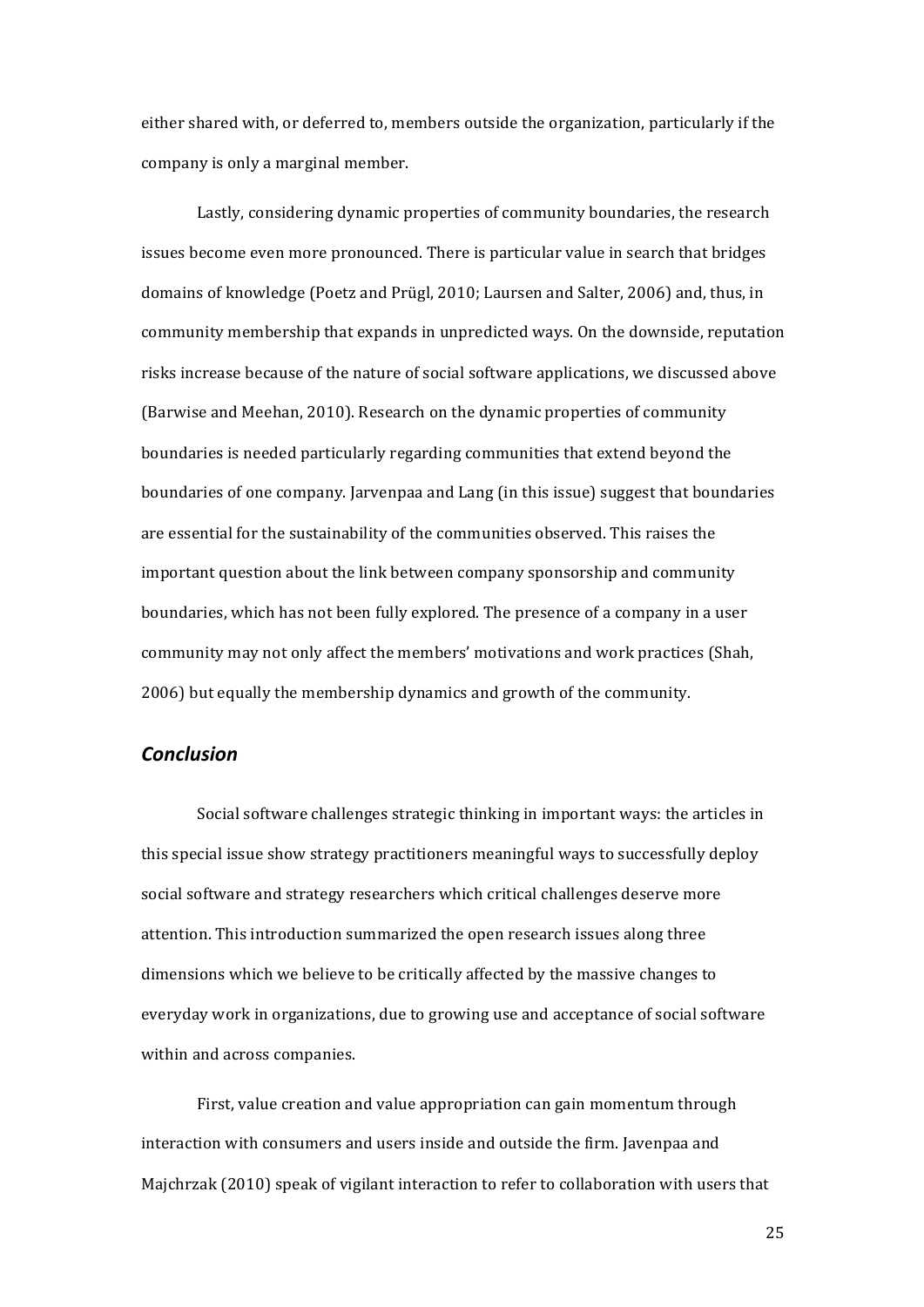involves simultaneously sharing and protection of knowledge. The balance between sharing knowledge with consumers and users and protecting knowledge assets to appropriate value is subject to experimentation in practice and ongoing research in strategic management and organization theory. Users who had been careless about the rights to their contents and innovations (von Hippel, 1988) are becoming both more aware of available licenses for their intellectual property (ease of use of creative commens and Open Source licenses) and seemingly less sensitive about their privacy (using Twitter and location-based services such as foursquare or localuncle). A logic of co-creating strategy may extend the notion of emergent strategy to very active and loyal customers and users outside the company and create opportunities for strategists who understand and internalize the two perspectives of inside and outside the company.

Second, social software as a technology challenges not only competitive dynamics in industries but also the structure of organizations. With the increasing digitization of products and services interaction among consumers and users becomes easier and cheaper. My behavior as a customer of e-books depends on the device I use for reading it (mobile or at home etc.) and recommendations by friends and strangers. The competitive landscape is shaped by what Yoo, Henfridsson and Lyytinen (2010) call the layered modular architecture because the choice of a platform, to stay with the example of the e-book seller, is both a choice of hardware (the e-book reader) and of social network (for recommendations). Thus, social software may appear to be a tool of strategic choice. At the same time it is a mediator of relationships between the firm and users inside and outside the firm. Frey, Haag and Lütje (in this issue) make the point that empowering and restricting the user goes hand in hand with receiving substantive contributions by users. This balance is also a question of power relations and the design and implementation of social software needs to take into account that these relations can substantially alter or disrupt organizational processes (Leonardi, 2007).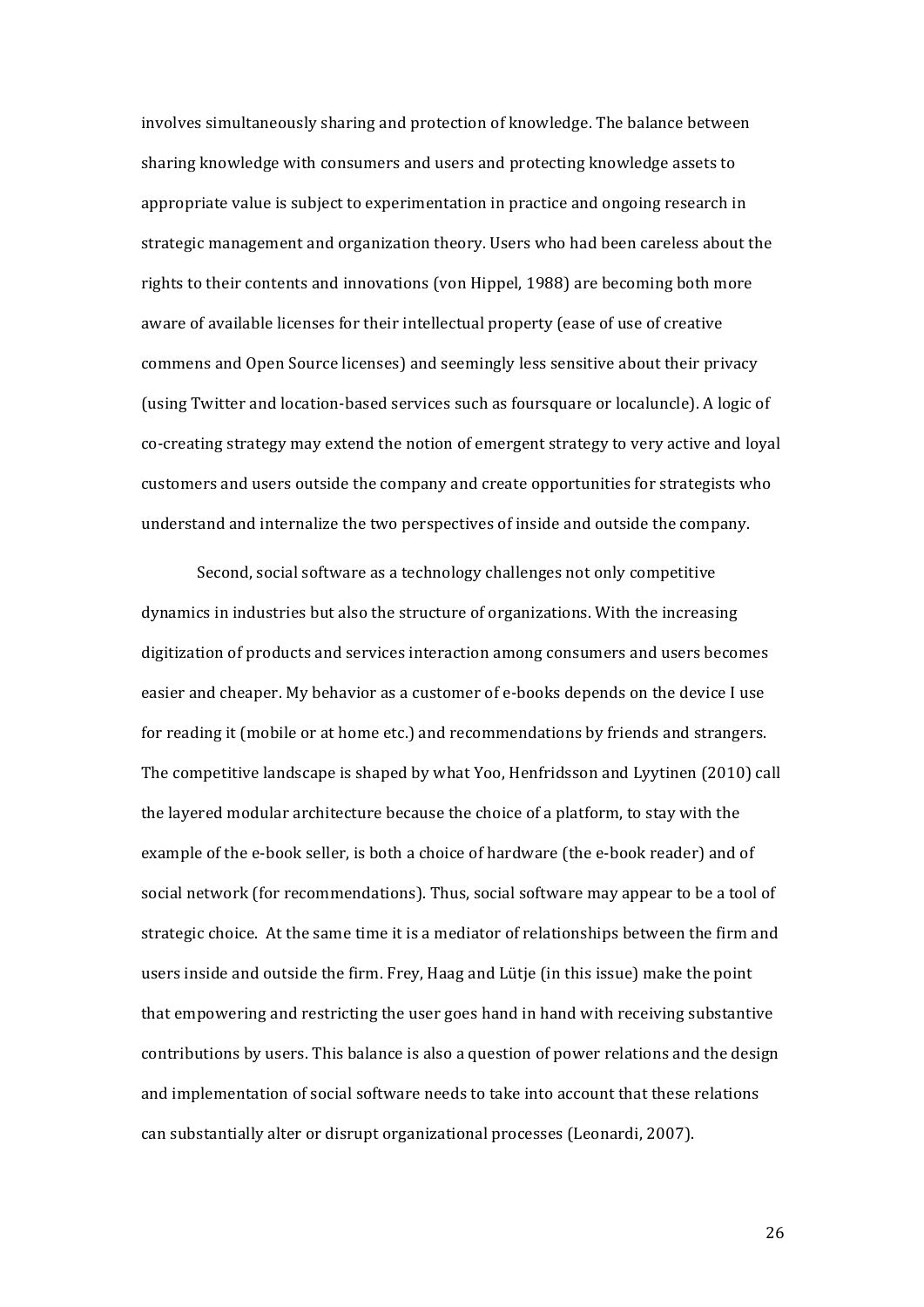Third, communities grow and build on social software applications that enable users and consumers to interact. Two choices impact strategic thinking: leadership and boundaries. To what extent should management lead a community and to what extent should strategists influence the extent of growth and influence of the community? Again, both decisions are constrained and enacted as part of a balancing act that makes the community possible in the first place. A logic of co-existence can guide strategic thinking when deciding about sponsoring a community by setting up social software infrastructures and sharing knowledge. The contribution by Denyer and colleagues in this issue alerts management to the pitfalls this can entail. The same logic may guide leadership that can be shared or distributed across community members who stand out independent and possibly outside of the firm.

A strategic approach to social software should start with the insight that empowering creative, independent individuals implies indeterminate and uncertain reactions and creations in support of or in opposition to the original thinking by management. New business opportunities abound and an experimental approach to strategy (McGrath, 2010) may be guided by first signposts erected by successful companies, who maintain long term relationships with their users. A number of them are described and analyzed in this special issue.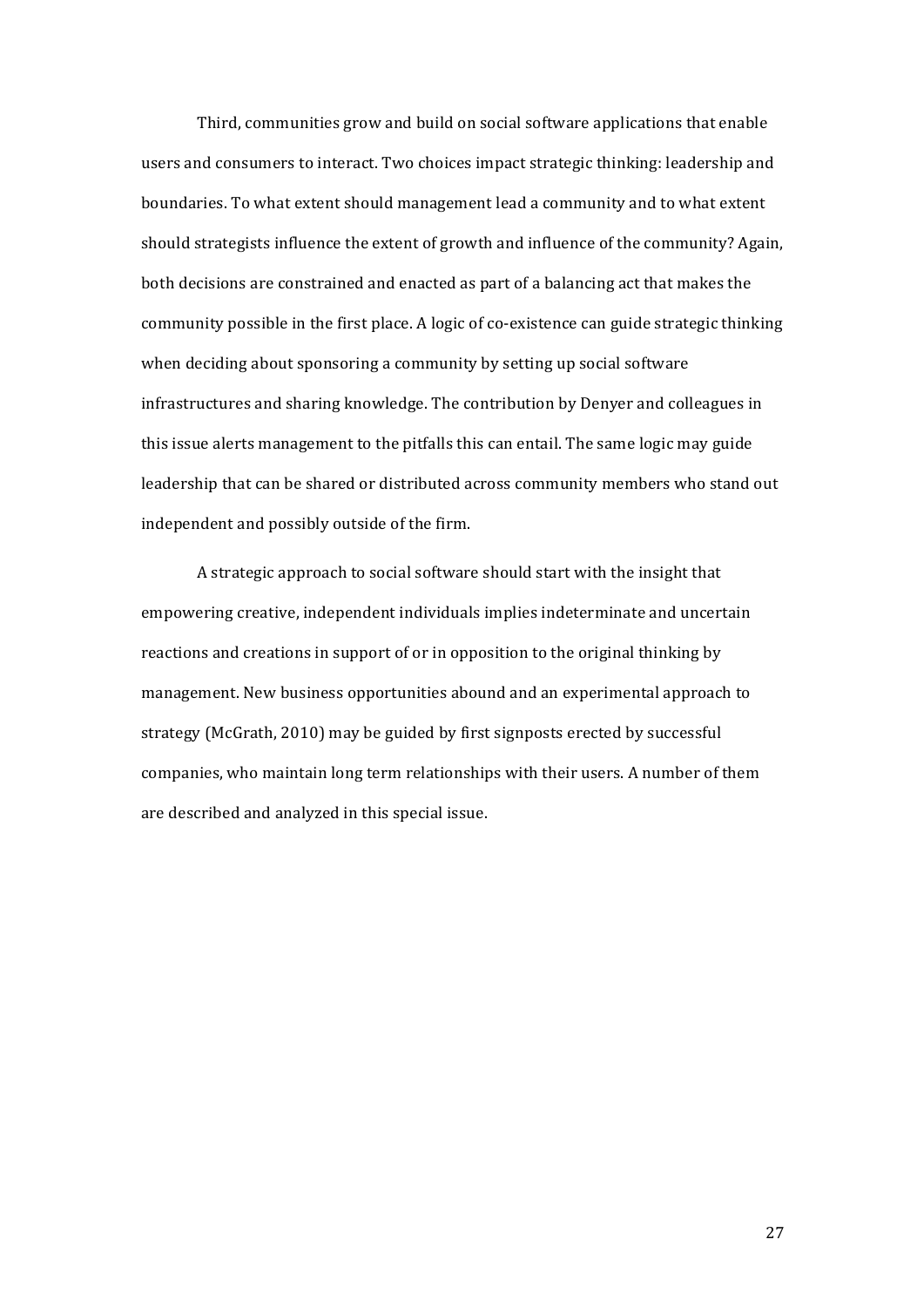## **References**

- Allen, Christopher. 2004. Tracing the evolution of social software. http://www.lifewithalacrity.com/2004/10/tracing the evo.html.
- Arnould, EJ, and CJ Thompson. 2005. "Consumer culture theory (CCT): Twenty years of research." *Journal of Consumer Research* 31 (4) (March): 868-882.
- Arora, Ashish, Andrea Fosfuri, and Alfonso Gambardella. 2001. "Markets for Technology and their Implications for Corporate Strategy." *Industrial and Corporate Change* 10 (2) (June 1): 419 -451.
- Ashcraft, KL, TR Kuhn, and F Cooren. 2009. "Constitutional Amendments: 'Materializing' Organizational Communication." *Academy of Management Annals* 3: 1-64.
- Barwise, P, and S Meehan. 2010. "The One Thing You Must Get Right When Building a Brand." *Harvard Business Review* 88 (12) (December): 80-+.
- E.Brynjolfsson and A.Saunders. 2009. *Wired for innovation: how information technology is reshaping the economy*, MIT Press.
- Brown, JS, and P Duguid. 2001. "Knowledge and organization: A social-practice perspective." *Organization Science* 12 (2) (April): 198-213.
- Cesaroni, F. 2004. "Technological outsourcing and product diversification: do markets for technology affect firms' strategies?" *Research Policy* 33 (10) (December): 1547-1564.
- Ciborra, CU. 1996. "The platform organization: Recombining strategies, structures, and surprises." *Organization Science* 7 (2) (April): 103-118.
- Collier, Benjamin, Moira Burke, Niki Kittur, and Robert Kraut. 2010. "Promoting Good Management: Governance, Promotion, and Leadership in Open Collaboration Communities." *ICIS 2010 Proceedings* (January 1). http://aisel.aisnet.org/icis2010\_submissions/220.
- Colquitt, JA, DE Conlon, MJ Wesson, COLH Porter, and KY Ng. 2001. "Justice at the millennium: A meta-analytic review of 25 years of organizational justice research." *Journal of Applied Psychology* 86 (3) (June): 425-445.
- Cooke, M, and N Buckley. 2008. "Web 2.0, social networks and the future of market research." *International Journal of Market Research* 50 (2): 267-292.
- Crane, R., and D. Sornette. 2008. "Robust dynamic classes revealed by measuring the response function of a social system." *Proceedings of the National Academy of Sciences* 105 (41) (October): 15649-15653. doi:10.1073/pnas.0803685105.
- Culnan, MJ, PJ McHugh, and JI Zubillaga. 2010. "How large U.S. companies can use Twitter and other social media to gain business value." *MIS Quarterly Executive* 9 (4) (December): 243-259.
- da Cunha, João Vieira, and Wanda J. Orlikowski. 2008. "Performing catharsis: The use of online discussion forums in organizational change." *Information and Organization* 18 (2): 132-156.
- Dahlander, L. 2007. "Penguin in a new suit: a tale of how de novo entrants emerged to harness free and open source software communities." *Industrial and Corporate Change* 16 (5) (October): 913-943.
- Dahlander, L, and M Magnusson. 2008. "How do Firms Make Use of Open Source Communities?" *Long Range Planning* 41 (6) (December): 629-649.
- Dahlander, L, and MW Wallin. 2006. "A man on the inside: Unlocking communities as complementary assets." *Research Policy* 35 (8) (October): 1243-1259.
- Fiol, C. Marlene, and Edward J. O'Connor. 2002. "When Hot and Cold Collide in Radical Change Processes: Lessons from Community Development." *Organization Science* 13 (5): 532-546.
- Fitzgerald, B. 2006. "The transformation of open source software", *MIS Quarterly* 30(3): 587-598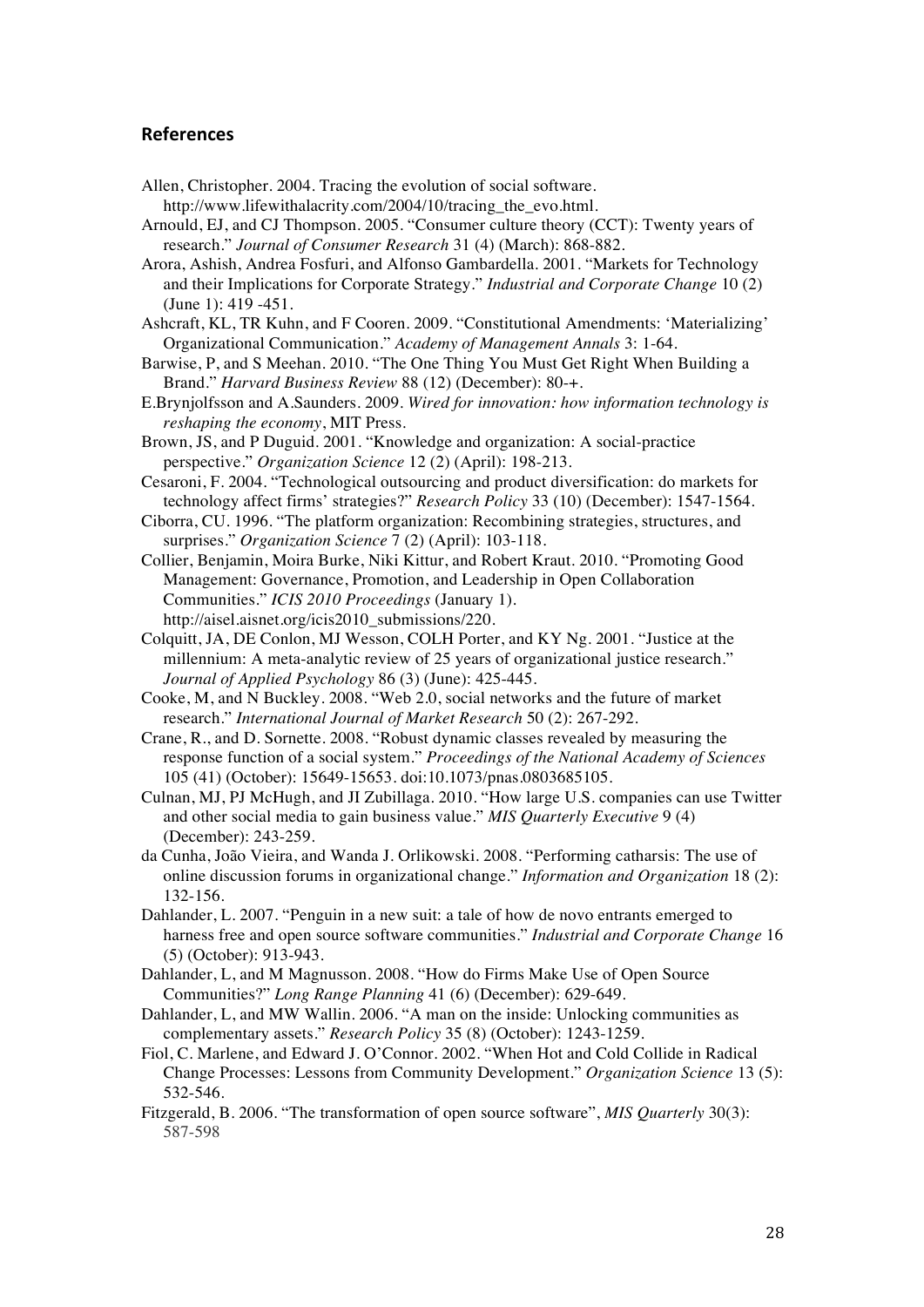- Fleming, L, and DM Waguespack. 2007. "Brokerage, boundary spanning, and leadership in open innovation communities." *Organization Science* 18 (2) (April): 165-180. doi:10.1287/orsc.1060.0242.
- Franke, N, and F Piller. 2004. "Value creation by toolkits for user innovation and design: The case of the watch market." *Journal of Product Innovation Management* 21 (6) (November): 401-415.
- Franke, N, and S Shah. 2003. "How communities support innovative activities: an exploration of assistance and sharing among end-users." *Research Policy* 32 (1) (January): 157-178.
- Franke, Nikolaus, Martin Schreier, and Ulrike Kaiser. 2010. "The 'I Designed It Myself' Effect in Mass Customization." *Management Science* 56 (1) (January 1): 125-140. doi:10.1287/mnsc.1090.1077.
- Fredberg, T. 2009. "Organising Customers: Learning from Big Brother." *Long Range Planning* 42 (3) (June): 320-340. doi:10.1016/j.lrp.2009.05.004.
- Fuchs, Christoph, and Martin Schreier. 2011. "Customer Empowerment in New Product Development\*." *Journal of Product Innovation Management* 28 (1) (January): 17-32. doi:10.1111/j.1540-5885.2010.00778.x.
- Fuller, J, R Faullant, and K Matzler. 2010. "Triggers for virtual customer integration in the development of medical equipment - From a manufacturer and a user's perspective." *Industrial Marketing Management* 39 (8) (November): 1376-1383. doi:10.1016/j.indmarman.2010.04.003.
- Gassmann, Oliver. 2006. "Opening up the innovation process: towards an agenda." *R and D Management* 36 (3) (June): 223-228. doi:10.1111/j.1467-9310.2006.00437.x.
- Granstrand, O. 1998. "Towards a theory of the technology-based firm." *Research Policy* 27 (5) (September): 465-489.
- Haefliger, S, P Reichen, PM Jager, and G von Krogh. 2009. "Modding as Rating Behavior in Virtual Communities: The Case of Rooster Teeth Productions." *Lecture Notes in Computer Science* 5621: 197-206.
- Haefliger, S., Jäger, P., G. von Krogh, 2010. "Under the Radar: Industry Entry by User Entrepreneurs." *Research Policy*, 39, pp. 1198–1213.
- Henkel, Joachim. 2006. "Selective revealing in open innovation processes: The case of embedded Linux." *Research Policy* 35 (7) (September): 953-969.
- ———. 2009. "Champions of revealing—the role of open source developers in commercial firms." *Industrial and Corporate Change* 18 (3) (June 1): 435 -471.
- Hess, C, and Ostrom, E. (eds.) 2007. Understanding knowledge as a commons, Cambridge, MA: MIT Press
- von Hippel, Eric. 2007. "Horizontal innovation networks—by and for users." *Industrial and Corporate Change* 16 (2) (April 1): 293 -315.
- Ho, Joanna L. Y, Anne Wu, and Sean Xin Xu. 2011. "Corporate Governance and returns on information technology investment: evidence from an emerging market." *Strategic Management Journal* 32 (6) (June 1): 595-623.
- Hustad, E, and R Teigland. 2008. "Implementing social networking media and Web 2.0 in multinationals: Implications for knowledge management." *Proceedings of the 9th European Conference on Knowledge Management*: 323-331.
- Hwang, J, E Kim, and S Kim. 2009. "Factors affecting open technological innovation in open source software companies in Korea." *Innovation Management Policy & Practice* 11 (3) (December): 279-290.
- Jarvenpaa, S., and A. Majchrzak. 2010. "Vigilant Interaction in Knowledge Collaboration: Challenges of Online User Participation Under Ambivalence." *Information Systems Research* 21 (4): 773-784.
- Jeppesen, Lars Bo, and Karim R Lakhani. 2010. "Marginality and Problem-Solving Effectiveness in Broadcast Search." *Organization Science* 21 (September): 1016–1033.
- Jeppesen, LB, and L Frederiksen. 2006. "Why do users contribute to firm-hosted user communities? The case of computer-controlled music instruments." *Organization Science* 17 (1) (February): 45-63.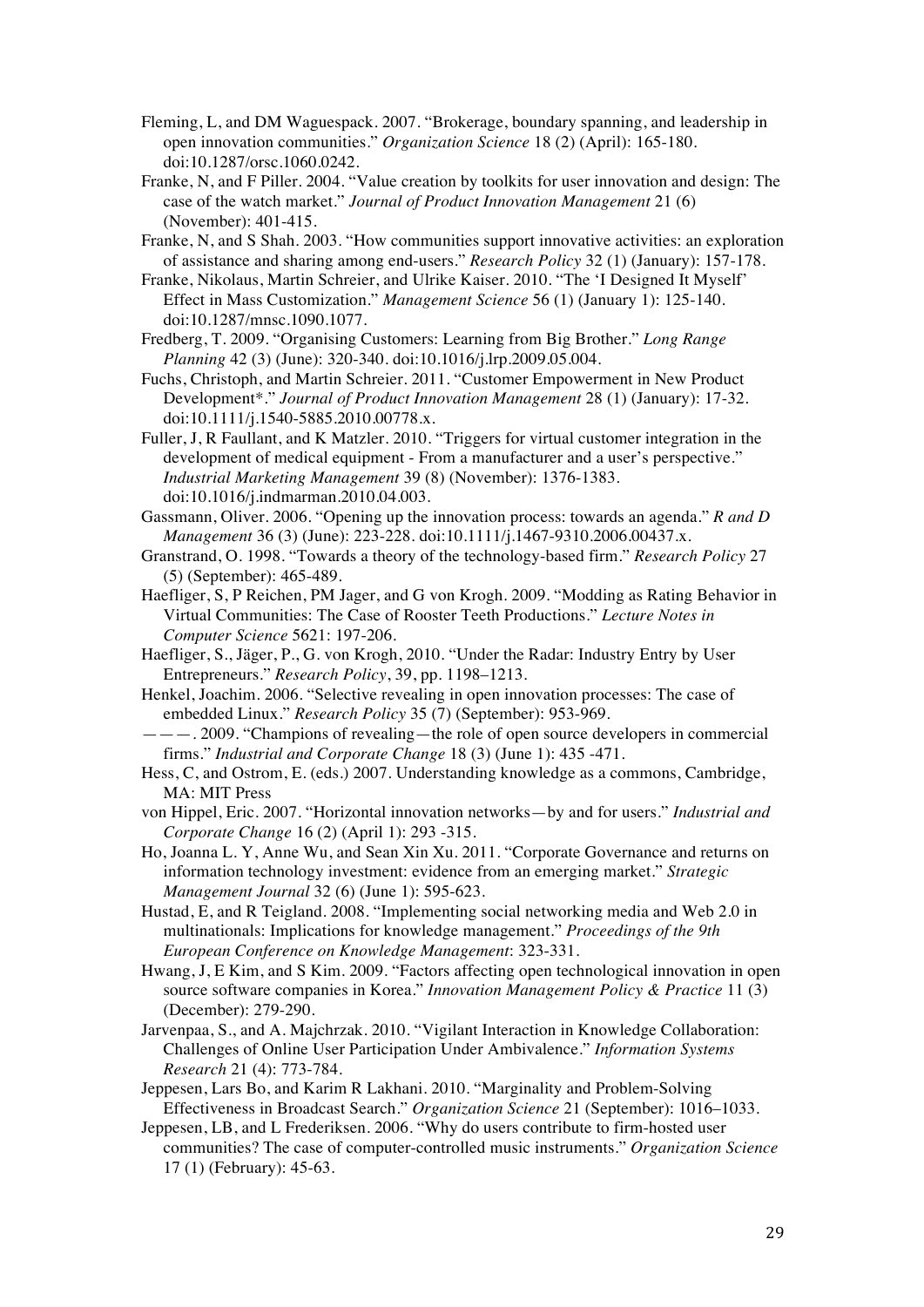- Kaplan, Andreas M., and Michael Haenlein. 2010. "Users of the world, unite! The challenges and opportunities of Social Media." *Business Horizons* 53 (1): 59-68.
- Kerner, S.M. 2010. You Can't Control Linux. CIO Update. http://www.cioupdate.com/features/article.php/3876581/You-Cant-Control-Linux.htm
- Kling, R., and W. Scacchi. 1982. "The web of computing: Computer technology as social organization." *Advances in computers* 21: 1.
- Kodama, Mitsuru. 2007. "Innovation and knowledge creation through leadership-based strategic community: Case study on high-tech company in Japan." *Technovation* 27 (3) (March): 115-132.
- Kohler, T., J. Fueller, K. Matzler, and D. Stieger. 2011. "Co-Creation in Virtual Worlds: The Design of the User Experience." *MIS Quarterly*. Forthcoming.
- Kozinets, R., and J. Handelman. 2004. "Adversaries of consumption: Consumer movements, activism, and ideology." *The Journal of consumer research* 31 (3): 691-704.
- von Krogh, G. 2002. "The communal resource and information systems." *Journal of Strategic Information Systems* 11 (2) (June): 85-107.
- von Krogh, G., S. Haefliger, 2010. "Opening up design science: The challenge of designing for reuse and joint development." *Journal of Strategic Information Systems* 19: 232-241.
- Kuk, George. 2006. "Strategic Interaction and Knowledge Sharing in the KDE Developer Mailing List." *Management Science* 52 (7) (July 1): 1031-1042.
- Lakhani, KR, and E von Hippel. 2003. "How open source software works: 'free' user-to-user assistance." *Research Policy* 32 (6) (June): 923-943.
- Laursen, K, and A Salter. 2006. "Open for innovation: The role of openness in explaining innovation performance among UK manufacturing firms." *Strategic Management Journal* 27 (2) (February): 131-150.
- Leidner, D., D. Preston, and D. Chen. 2010. "An examination of the antecedents and consequences of organizational ICT innovation in hospitals." *Journal of strategic information systems* 19 (3): 154-170.
- Leonardi, P. 2007. "Activating the informational capabilities of information technology for organizational change." *Organization science* 18 (5): 813-831.
- ———. 2008. "Indeterminacy and the discourse of inevitability in international technology management." *The Academy of Management review* 33 (4): 975-984.
- Levin, Richard C., Alvin K. Klevorick, Richard R. Nelson, Sidney G. Winter, Richard Gilbert, and Zvi Griliches. 1987. "Appropriating the Returns from Industrial Research and Development." *Brookings Papers on Economic Activity* 1987 (3) (January 1): 783-831.
- Lurey, JS, and MS Raisinghani. 2001. "An empirical study of best practices in virtual teams." *Information & Management* 38 (8) (October): 523-544.
- Markus, M. Lynne. 1983. "Power, politics, and MIS implementation." *Communications of the ACM*, June.
- Markus, M. Lynne, and Daniel Robey. 1988. "Information Technology and Organizational Change: Causal Structure in Theory and Research." *Management Science* 34 (5) (May 1): 583-598.
- Markus, M.L., Silver, M.S., 2008. "A foundation for the study of IT effects: a new look at DeSanctis and Poole's concepts of structural features and spirit." *Journal of the Association for Information Systems* 9 (10), 609–632.
- Martins, Luis L., Lucy L. Gilson, and M. Travis Maynard. 2004. "Virtual Teams: What Do We Know and Where Do We Go From Here?" *Journal of Management* 30 (6) (November): 805-835.
- McGrath, RG. 2010. "Business Models: A Discovery Driven Approach." *Long Range Planning* 43 (2-3) (June): 247-261.
- Mintzberg, H. 1978. "Patterns in Strategy Formation." *Management Science* 24 (9): 934-948.
- Montgomery, CA. 1994. "Corporate Diversification." *Journal of Economic Perspectives* 8 (3): 163-178.
- Muniz, AM, and TC O'Guinn. 2001. "Brand community." *Journal of Consumer Research* 27 (4) (March): 412-432.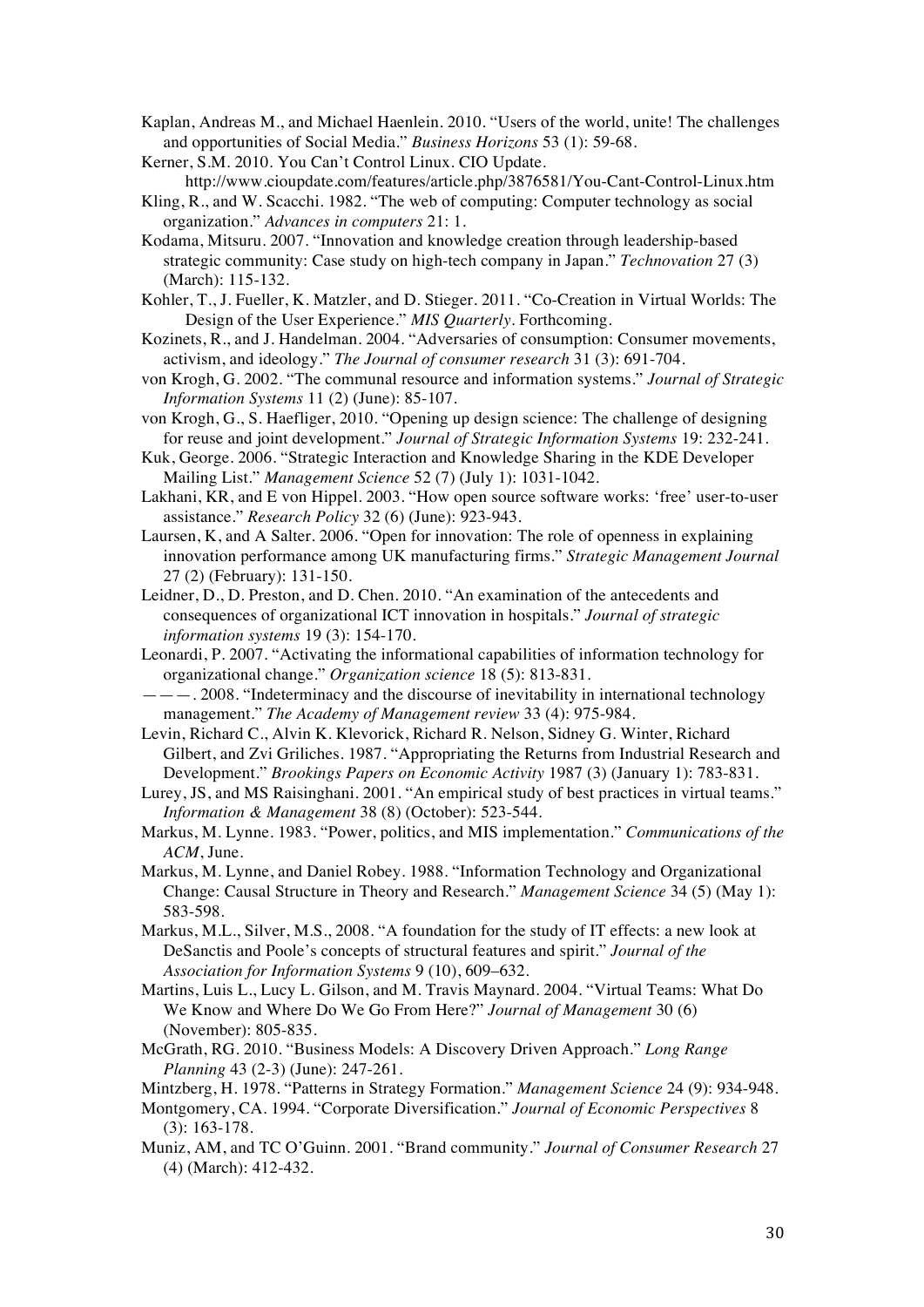- O'Mahony, S, and BA Bechky. 2008. "Boundary Organizations: Enabling Collaboration among Unexpected Allies." *Administrative Science Quarterly* 53 (3) (September): 422- 459.
- O'Mahony, Siobhán. 2003. "Guarding the commons: how community managed software projects protect their work." *Research Policy* 32 (7) (July): 1179-1198.
- Oliver, Pamela E. 1993. "Formal Models of Collective Action." *Annual Review of Sociology* 19: 271-300.
- Ostrom, Elinor. 1998. "A Behavioral Approach to the Rational Choice Theory of Collective Action: Presidential Address, American Political Science Association, 1997." *The American Political Science Review* 92 (1) (March 1): 1-22.
- Panzar, J., and R. Willig. 1981. "Economies of Scope." *The American Economic Review* 71 (2): 268-272.
- Pauleen, DJ, and P Yoong. 2001. "Relationship building and the use of ICT in boundarycrossing virtual teams: a facilitator's perspective." *Journal of Information Technology* 16 (4) (December): 205-220.
- Poetz, MK, and R Prugl. 2010. "Crossing Domain-Specific Boundaries in Search of Innovation: Exploring the Potential of Pyramiding." *Journal of Product Innovation Management* 27 (6) (November): 897-914.
- Powell, TC, and A DentMicallef. 1997. "Information technology as competitive advantage: The role of human, business, and technology resources." *Strategic Management Journal* 18 (5) (May): 375-405.
- Ren, YQ, R Kraut, and S Kiesier. 2007. "Applying common identity and bond theory to design of online communities." *Organization Studies* 28 (3) (March): 377-408.
- Robertson, Paul L., and Richard N. Langlois. 1995. "Innovation, networks, and vertical integration." *Research Policy* 24 (4) (July): 543-562.
- Rodriguez-Duarte, A, FD Sandulli, B Minguela-Rata, and JI Lopez-Sanchez. 2007. "The endogenous relationship between innovation and diversification, and the impact of technological resources on the form of diversification." *Research Policy* 36 (5) (June): 652-664.
- Rolland, KH and Monteiro, E. 2007 "When 'perfect' integration leads to increasing risks: the case of an integrated information system in a global company", In: Risk, complexity and ICT, C. Ciborra and O. Hanseth (eds.), Edwar Elgar Publishing
- Rosenkopf, L, A Metiu, and VP George. 2001. "From the bottom up? Technical committee activity and alliance formation." *Administrative Science Quarterly* 46 (4) (December): 748-772.
- Sabatier, V, V Mangematin, and T Rousselle. 2010. "From Recipe to Dinner: Business Model Portfolios in the European Biopharmaceutical Industry." *Long Range Planning* 43 (2-3) (June): 431-447.
- Shirky, Clay. 2005. A group is its own worst enemy. In *The Best Software Writing I: Selected and introduced by Joel Spolsky*. Apress.
	- http://www.springerlink.com/content/x768266j5m1l2474/.
- Spaeth, S, M Stuermer, and G von Krogh. 2010. "Enabling knowledge creation through outsiders: towards a push model of open innovation." *International Journal of Technology Management* 52 (3-4): 411-431.
- Sproull, Lee, and Sara Kiesler. 1986. "Reducing Social Context Cues: Electronic Mail in Organizational Communications." *Management Science* 32 (11) (November 1): 1492- 1512.
- Stam, W. 2009. "When does community participation enhance the performance of open source software companies?" *Research Policy* 38 (8) (October): 1288-1299.
- Stremersch, S., and W. Van Dyck. 2009. "Marketing of the Life Sciences: A New Framework and Research Agenda for a Nascent Field." *Journal of marketing* 73 (4): 4-30.
- Stuermer, M, S Spaeth, and G von Krogh. 2009. "Extending private-collective innovation: a case study." *R & D Management* 39 (2) (March): 170-191.